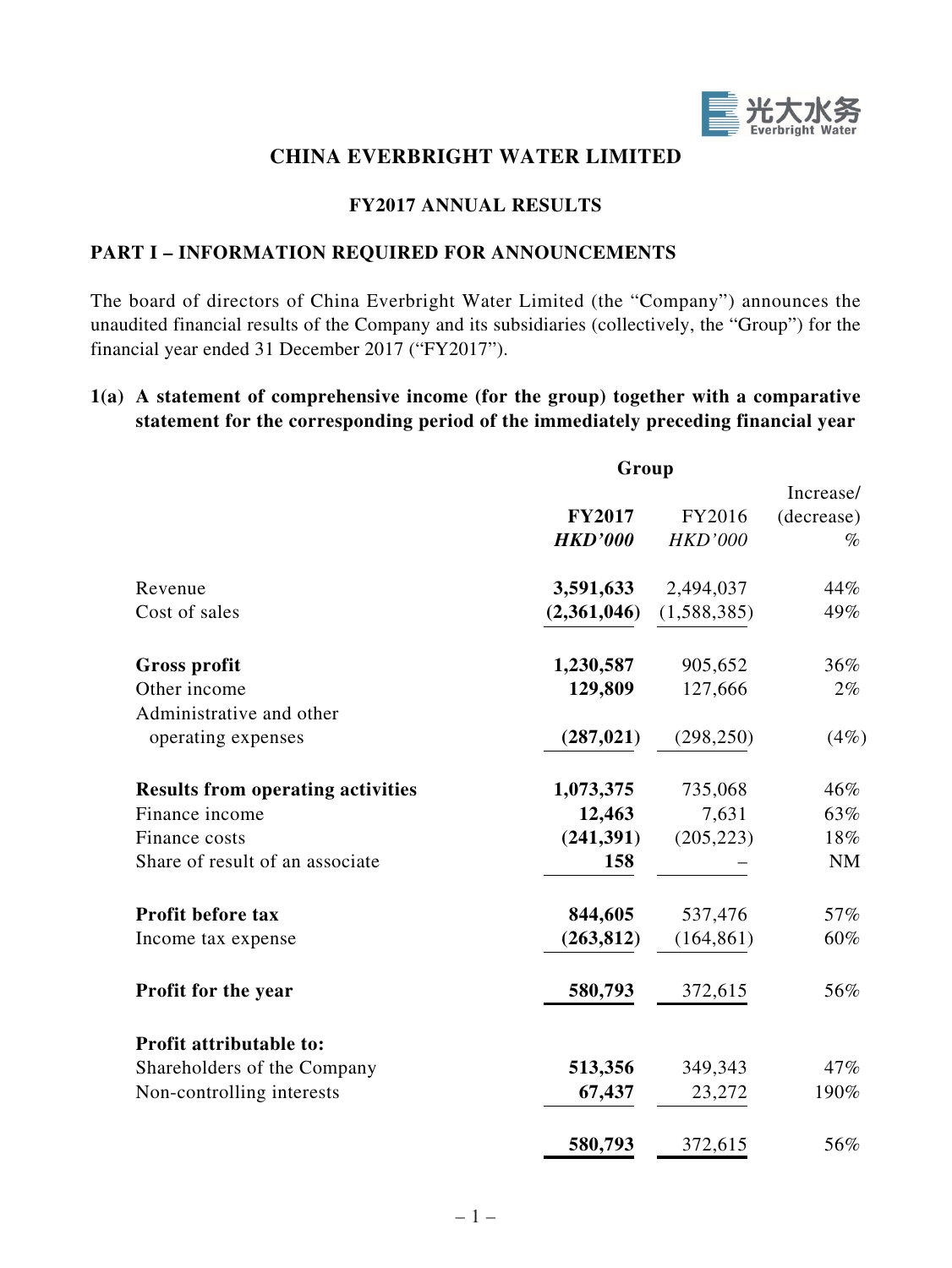|                                                                                                            | Group                           |                          |                                 |  |
|------------------------------------------------------------------------------------------------------------|---------------------------------|--------------------------|---------------------------------|--|
|                                                                                                            | <b>FY2017</b><br><b>HKD'000</b> | FY2016<br><b>HKD'000</b> | Increase/<br>(decrease)<br>$\%$ |  |
| <b>Profit for the year</b>                                                                                 | 580,793                         | 372,615                  | 56%                             |  |
| Other comprehensive income for the year<br>Item that may be reclassified subsequently<br>to profit or loss |                                 |                          |                                 |  |
| - Foreign currency translation differences                                                                 | 587,891                         | (598,600)                | NM                              |  |
| Total comprehensive income for the year                                                                    | 1,168,684                       | (225, 985)               | <b>NM</b>                       |  |
| Total comprehensive income attributable to:                                                                |                                 |                          |                                 |  |
| Shareholders of the Company                                                                                | 1,070,925                       | (228, 390)               | <b>NM</b>                       |  |
| Non-controlling interests                                                                                  | 97,759                          | 2,405                    | <b>NM</b>                       |  |
|                                                                                                            | 1,168,684                       | (225, 985)               | <b>NM</b>                       |  |

Results from operating activities are derived after charging the following items:

|                                               | Group          |                |            |  |
|-----------------------------------------------|----------------|----------------|------------|--|
|                                               |                |                |            |  |
|                                               | <b>FY2017</b>  | FY2016         | (decrease) |  |
|                                               | <b>HKD'000</b> | <b>HKD'000</b> | $\%$       |  |
| Depreciation of property, plant and equipment | 14,960         | 14,986         | $0\%$      |  |
| Amortisation of intangible assets             | 80,119         | 86,290         | (7%)       |  |
| Interest expenses on:                         |                |                |            |  |
| - Related party bank borrowing                | 1,238          | 2,362          | (48%)      |  |
| – Other bank borrowings and corporate bond    | 232,842        | 192,327        | 21%        |  |
| - Amounts due to group companies              | 7,311          | 10,534         | (31%)      |  |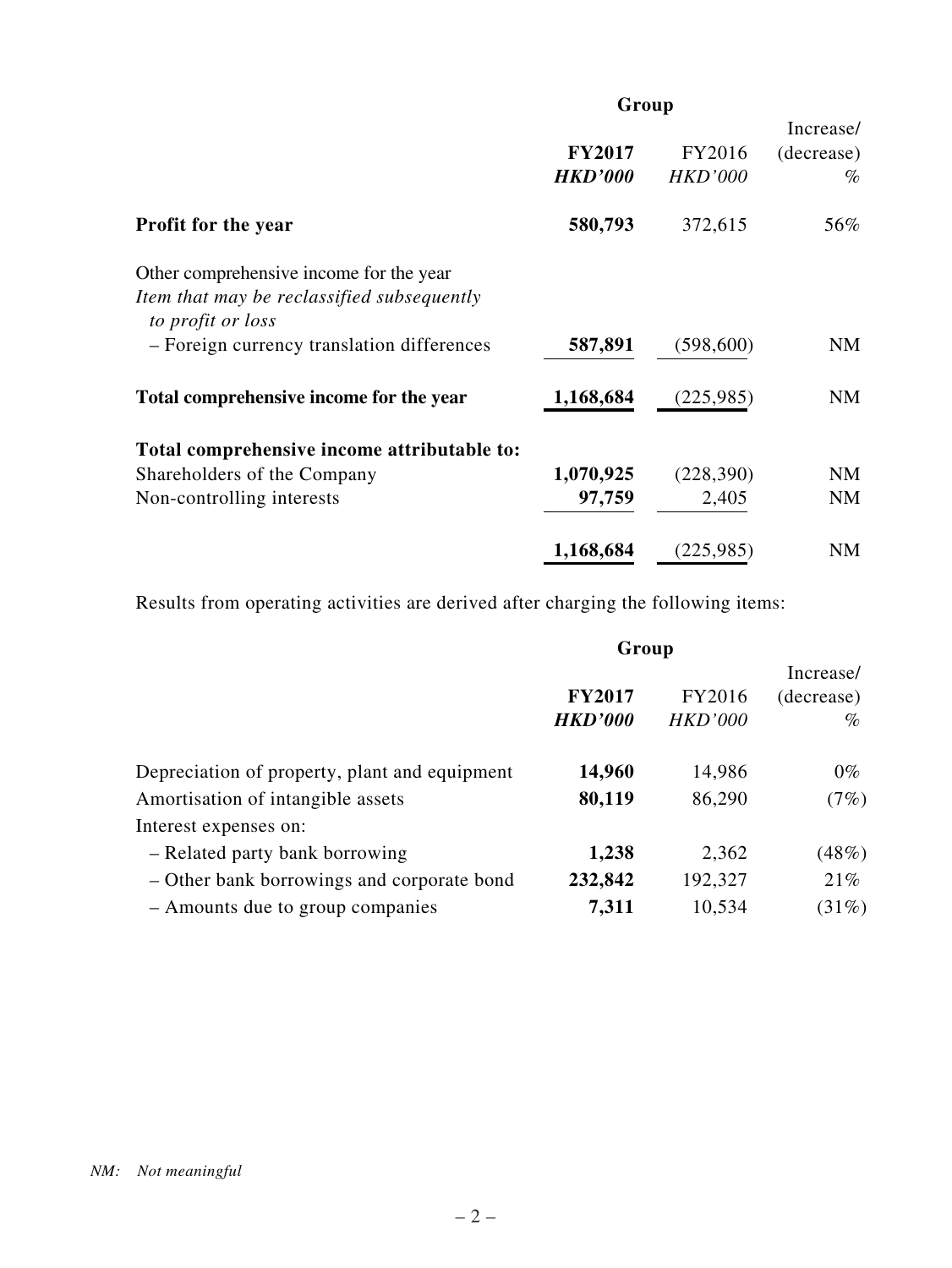# **1(b)(i) Statement of financial position (for the issuer and group), together with a comparative statement as at the end of the immediately preceding financial year**

|                                    |                | Group          | Company                             |                |  |
|------------------------------------|----------------|----------------|-------------------------------------|----------------|--|
|                                    | 31 December    |                | 31 December 31 December 31 December |                |  |
|                                    | 2017           | 2016           | 2017                                | 2016           |  |
|                                    | <b>HKD'000</b> | <b>HKD'000</b> | <b>HKD'000</b>                      | <b>HKD'000</b> |  |
| <b>Non-current assets</b>          |                |                |                                     |                |  |
| Property, plant and equipment      | 152,038        | 147,971        | 26                                  | 31             |  |
| Intangible assets                  | 1,489,718      | 1,259,449      |                                     |                |  |
| Goodwill                           | 1,259,922      | 1,185,478      |                                     |                |  |
| Interests in subsidiaries          |                |                | 11,700,251                          | 9,190,573      |  |
| Interest in an associate           | 1,445          | 1,327          |                                     |                |  |
| Other receivables                  | 10,515         | 9,863          |                                     |                |  |
| Service concession financial       |                |                |                                     |                |  |
| receivables                        | 10,313,724     | 8,179,732      |                                     |                |  |
|                                    | 13,227,362     | 10,783,820     | 11,700,277                          | 9,190,604      |  |
| <b>Current assets</b>              |                |                |                                     |                |  |
| Inventories                        | 14,342         | 14,323         |                                     |                |  |
| Trade and other receivables        | 805,859        | 588,739        | 1,834,010                           | 2,096,933      |  |
| Service concession financial       |                |                |                                     |                |  |
| receivables                        | 1,200,539      | 791,609        |                                     |                |  |
| Fixed deposit with maturity period |                |                |                                     |                |  |
| over three months                  | 83,125         |                |                                     |                |  |
| Cash and cash equivalents          | 2,716,692      | 1,902,741      | 27,783                              | 30,716         |  |
|                                    | 4,820,557      | 3,297,412      | 1,861,793                           | 2,127,649      |  |
| <b>Total assets</b>                | 18,047,919     | 14,081,232     | 13,562,070                          | 11,318,253     |  |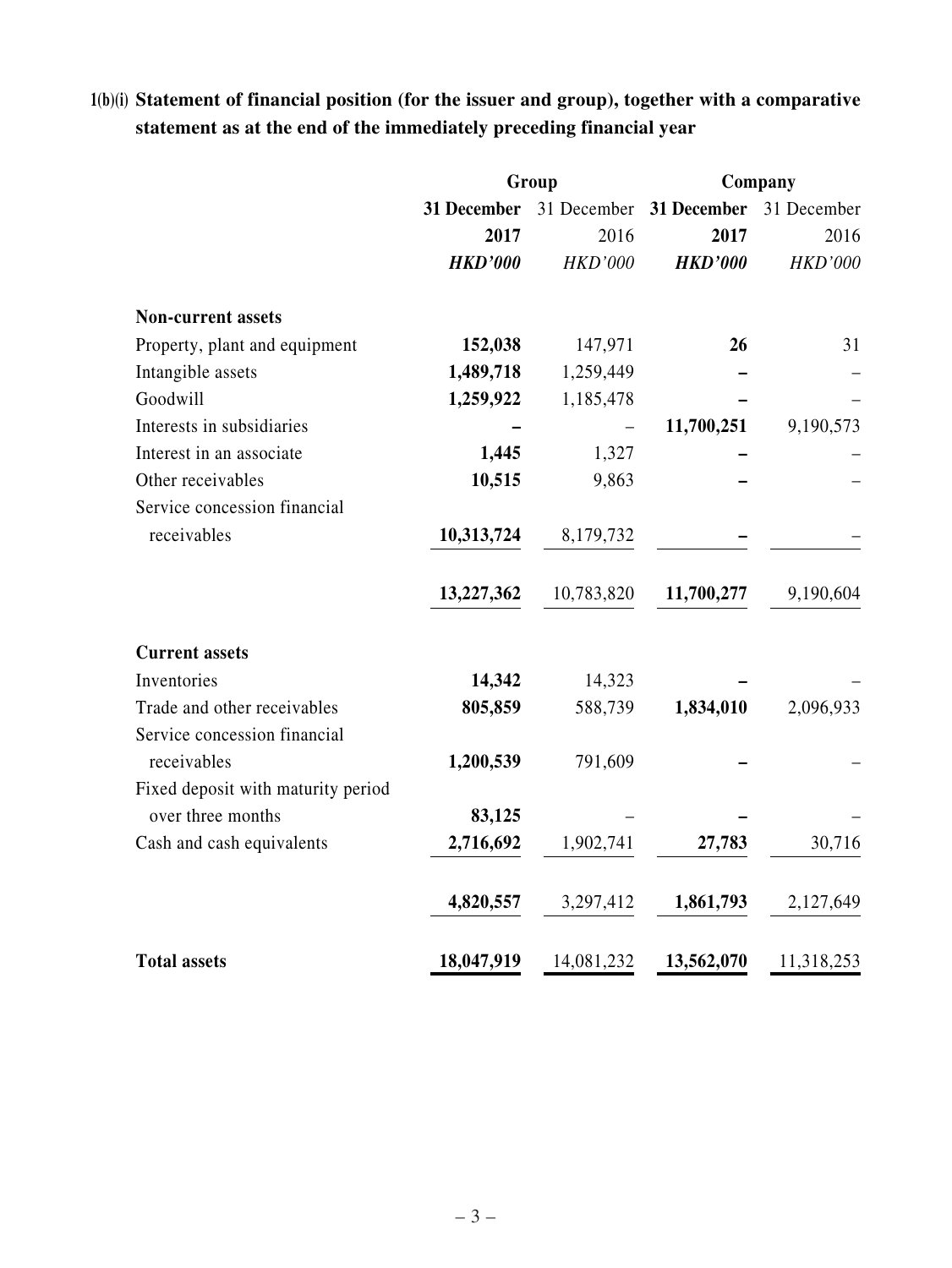|                                     |                | Group          | Company        |                |  |
|-------------------------------------|----------------|----------------|----------------|----------------|--|
|                                     | 31 December    | 31 December    | 31 December    | 31 December    |  |
|                                     | 2017           | 2016           | 2017           | 2016           |  |
|                                     | <b>HKD'000</b> | <b>HKD'000</b> | <b>HKD'000</b> | <b>HKD'000</b> |  |
| <b>Equity</b>                       |                |                |                |                |  |
| Share capital                       | 2,625,642      | 2,609,908      | 2,625,642      | 2,609,908      |  |
| Reserves                            | 5,231,541      | 4,188,279      | 7,346,805      | 6,727,106      |  |
| Equity attributable to shareholders |                |                |                |                |  |
| of the Company                      | 7,857,183      | 6,798,187      | 9,972,447      | 9,337,014      |  |
| Non-controlling interests           | 684,622        | 393,515        |                |                |  |
| <b>Total equity</b>                 | 8,541,805      | 7,191,702      | 9,972,447      | 9,337,014      |  |
| <b>Non-current liabilities</b>      |                |                |                |                |  |
| <b>Borrowings</b>                   | 4,728,030      | 3,366,091      | 2,077,690      | 1,203,692      |  |
| Deferred tax liabilities            | 1,270,846      | 1,051,692      |                |                |  |
|                                     | 5,998,876      | 4,417,783      | 2,077,690      | 1,203,692      |  |
| <b>Current liabilities</b>          |                |                |                |                |  |
| <b>Borrowings</b>                   | 1,903,722      | 1,521,407      | 1,356,402      | 756,892        |  |
| Trade and other payables            | 1,553,565      | 937,238        | 155,531        | 20,655         |  |
| Current tax liabilities             | 49,951         | 13,102         |                |                |  |
|                                     | 3,507,238      | 2,471,747      | 1,511,933      | 777,547        |  |
| <b>Total liabilities</b>            | 9,506,114      | 6,889,530      | 3,589,623      | 1,981,239      |  |
| <b>Total equity and liabilities</b> | 18,047,919     | 14,081,232     | 13,562,070     | 11,318,253     |  |
| <b>Net current assets</b>           | 1,313,319      | 825,665        | 349,860        | 1,350,102      |  |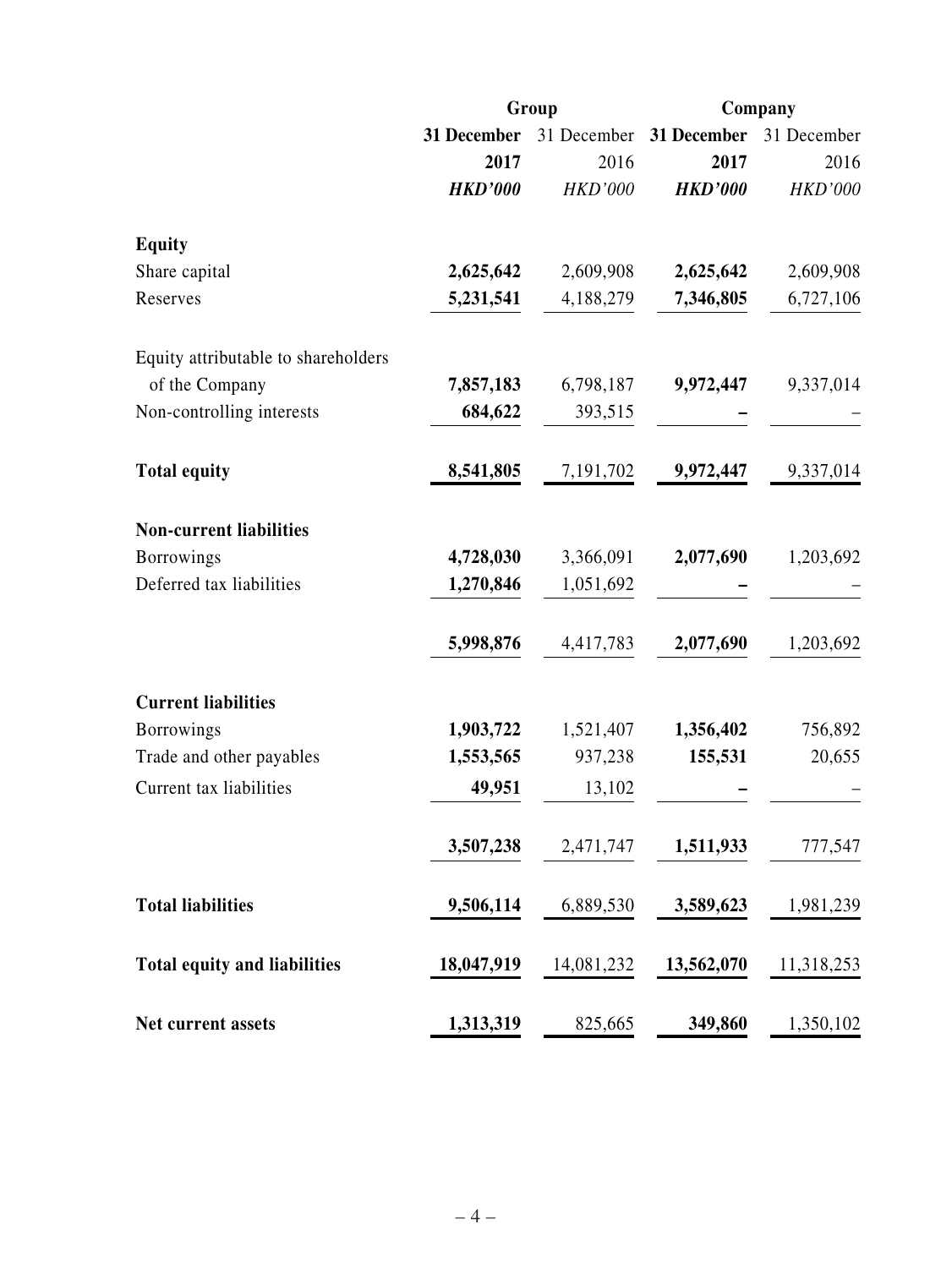## **1(b)(ii) Aggregate amount of group's borrowings and debt securities**

*(i) Amounts payable within one year or less, or on demand*

|                | As at 31 December 2017 | As at 31 December 2016 |                |  |  |
|----------------|------------------------|------------------------|----------------|--|--|
| <b>Secured</b> | <b>Unsecured</b>       | Secured                | Unsecured      |  |  |
| <b>HKD'000</b> | <i><b>HKD'000</b></i>  | <i>HKD'000</i>         | <i>HKD'000</i> |  |  |
| 248,881        | 1,654,841              | 116,715                | 1,404,692      |  |  |

*(ii) Amounts payable after one year*

|                | As at 31 December 2017 | As at 31 December 2016 |                |  |  |
|----------------|------------------------|------------------------|----------------|--|--|
| <b>Secured</b> | <b>Unsecured</b>       | Secured                | Unsecured      |  |  |
| <b>HKD'000</b> | <b>HKD'000</b>         | HKD'000                | <b>HKD'000</b> |  |  |
| 2,458,680      | 2,269,350              | 2,281,066              | 1,085,025      |  |  |

## *Details of collateral*

The secured borrowings of the Group as at 31 December 2017 and 31 December 2016 were secured by certain revenue, receivables and intangible assets in connection with the Group's service concession arrangements, and bank balances of the Group.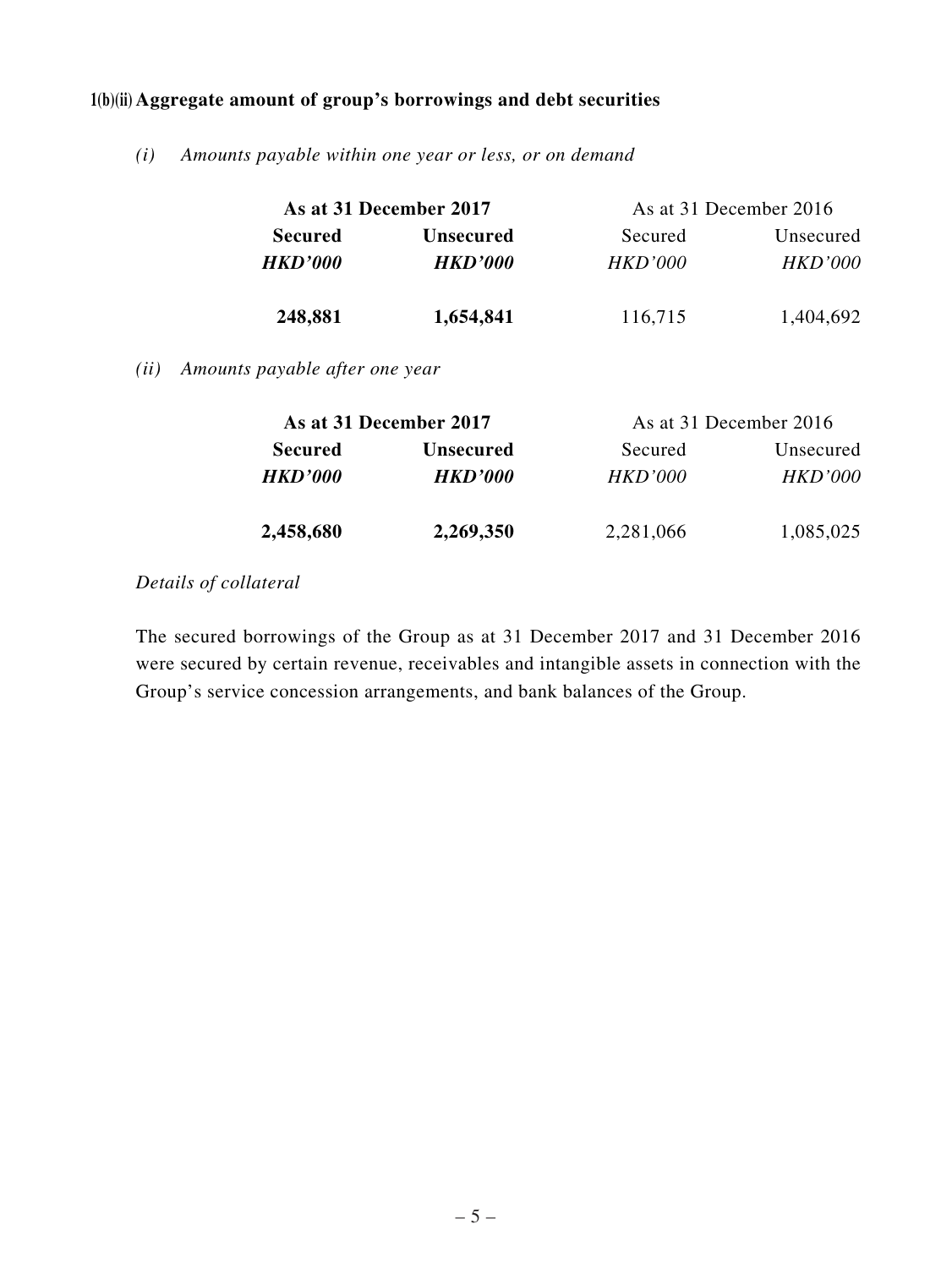**1(c) Statement of cash flows (for the group), together with a comparative statement for the corresponding period of the immediately preceding financial year**

|                                                           | <b>FY2017</b><br><b>HKD'000</b> | FY2016<br><b>HKD'000</b> |
|-----------------------------------------------------------|---------------------------------|--------------------------|
| <b>Cash flows from operating activities</b>               |                                 |                          |
| Profit before tax                                         | 844,605                         | 537,476                  |
| <b>Adjustments for:</b>                                   |                                 |                          |
| Depreciation of property, plant and equipment             | 14,960                          | 14,986                   |
| Amortisation of intangible assets                         | 80,119                          | 86,290                   |
| (Gain)/loss on disposals of property, plant and equipment | (23)                            | 369                      |
| Gain on disposal of interest in a subsidiary              |                                 | (402)                    |
| Share of result of an associate                           | (158)                           |                          |
| Effect of foreign exchange rate changes                   | 16,842                          | (40, 658)                |
| Net finance costs                                         | 228,928                         | 197,592                  |
| Operating cash flows before working capital changes       | 1,185,273                       | 795,653                  |
| Changes in working capital:                               |                                 |                          |
| Service concession financial receivables                  | (1,915,443)                     | (934, 982)               |
| Inventories                                               | 861                             | (5,465)                  |
| Trade and other receivables                               | (173, 252)                      | 9,868                    |
| Trade and other payables                                  | 712,157                         | 288,913                  |
| Cash (used in)/generated from operations                  | (190, 404)                      | 153,987                  |
| Income tax paid                                           | (73, 856)                       | (133,792)                |
| Net cash (used in)/generated from operating activities    | (264, 260)                      | 20,195                   |
| <b>Cash flows from investing activities</b>               |                                 |                          |
| Proceeds from disposal of interest in a subsidiary,       |                                 |                          |
| net of cash disposed                                      |                                 | (1,195)                  |
| Purchase of property, plant and equipment                 | (9,741)                         | (11, 864)                |
| Proceeds from disposals of property, plant and equipment  | 581                             | 87                       |
| Purchase of intangible assets                             | (221, 411)                      | (988)                    |
| Increase in fixed deposit with maturity period over three |                                 |                          |
| months and balances in financial institutions             | (172, 755)                      |                          |
| Interest received                                         | 12,463                          | 7,631                    |
| Net cash used in investing activities                     | (390, 863)                      | (6,329)                  |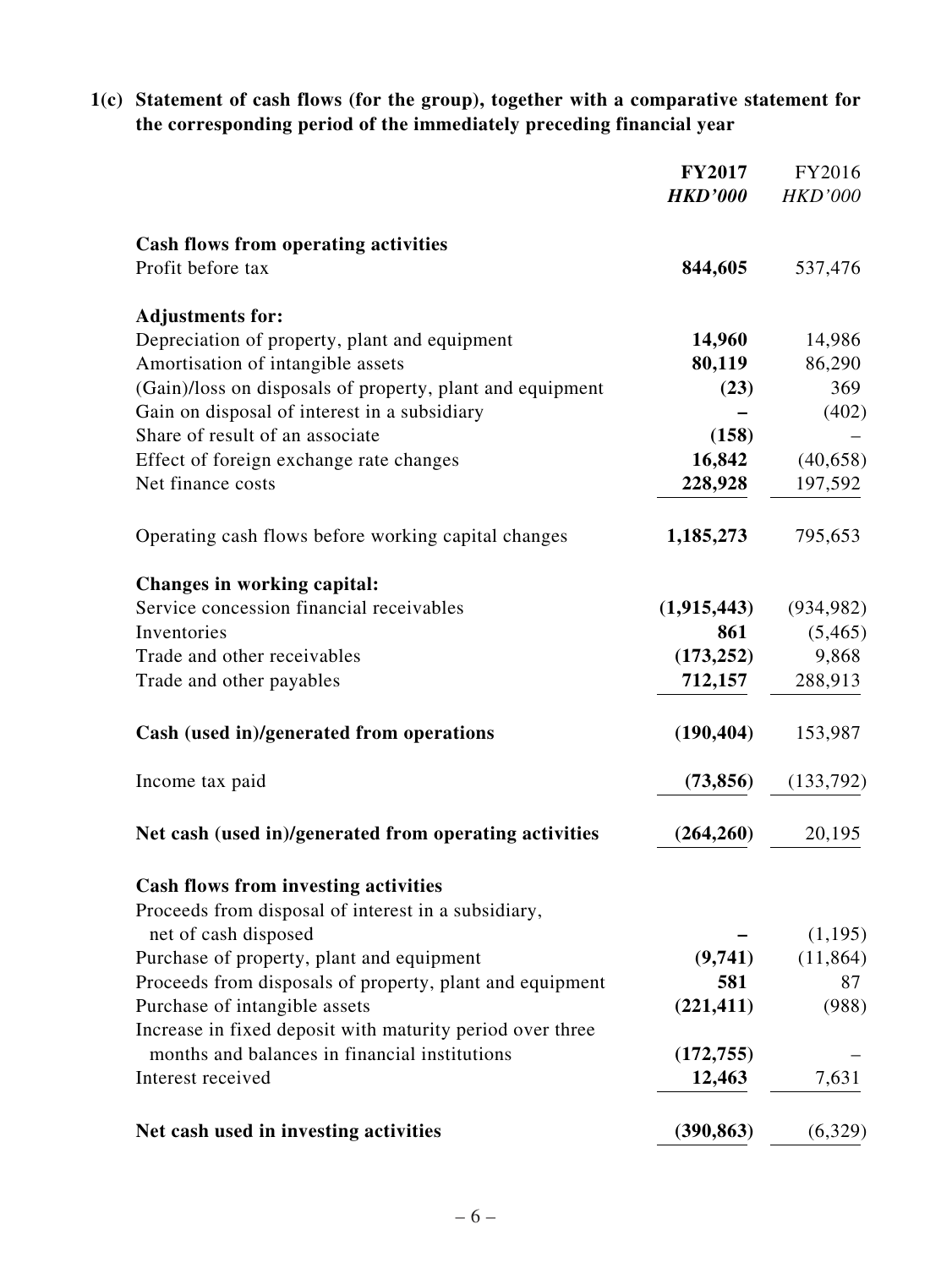|                                                                 | <b>FY2017</b>  | FY2016                      |
|-----------------------------------------------------------------|----------------|-----------------------------|
|                                                                 | <b>HKD'000</b> | <b>HKD'000</b>              |
| <b>Cash flows from financing activities</b>                     |                |                             |
| Payments of share buy-back                                      |                | (22, 489)                   |
| Proceeds from borrowings                                        |                | 3,104,036 4,431,374         |
| Repayment of borrowings                                         |                | $(1,592,312)$ $(4,121,687)$ |
| Increase in restricted bank balances                            |                | (94, 734)                   |
| (Decrease)/increase in amounts due to intermediate holding      |                |                             |
| companies                                                       | (79, 034)      | 3,711                       |
| (Decrease)/increase in amounts due to fellow subsidiaries       | (154, 928)     | 8,256                       |
| Dividend paid to shareholders                                   | (12, 348)      | (11, 877)                   |
| Share issue expenses                                            | (168)          |                             |
| Interest paid                                                   | (198, 753)     | (205, 223)                  |
| Capital contributions from non-controlling                      |                |                             |
| shareholders                                                    | 214,798        | 169,583                     |
| Dividends paid to a non-controlling shareholder                 |                | (14, 550)                   |
| Net cash generated from financing activities                    | 1,281,291      | 142,364                     |
| Net increase in cash and cash equivalents                       | 626,168        | 156,230                     |
| Cash and cash equivalents at the beginning<br>of the year       | 1,359,401      | 1,288,550                   |
| Effect of exchange rate changes on cash and<br>cash equivalents | 88,845         | (85,379)                    |
| Cash and cash equivalents at the end of the year                | 2,074,414      | 1,359,401                   |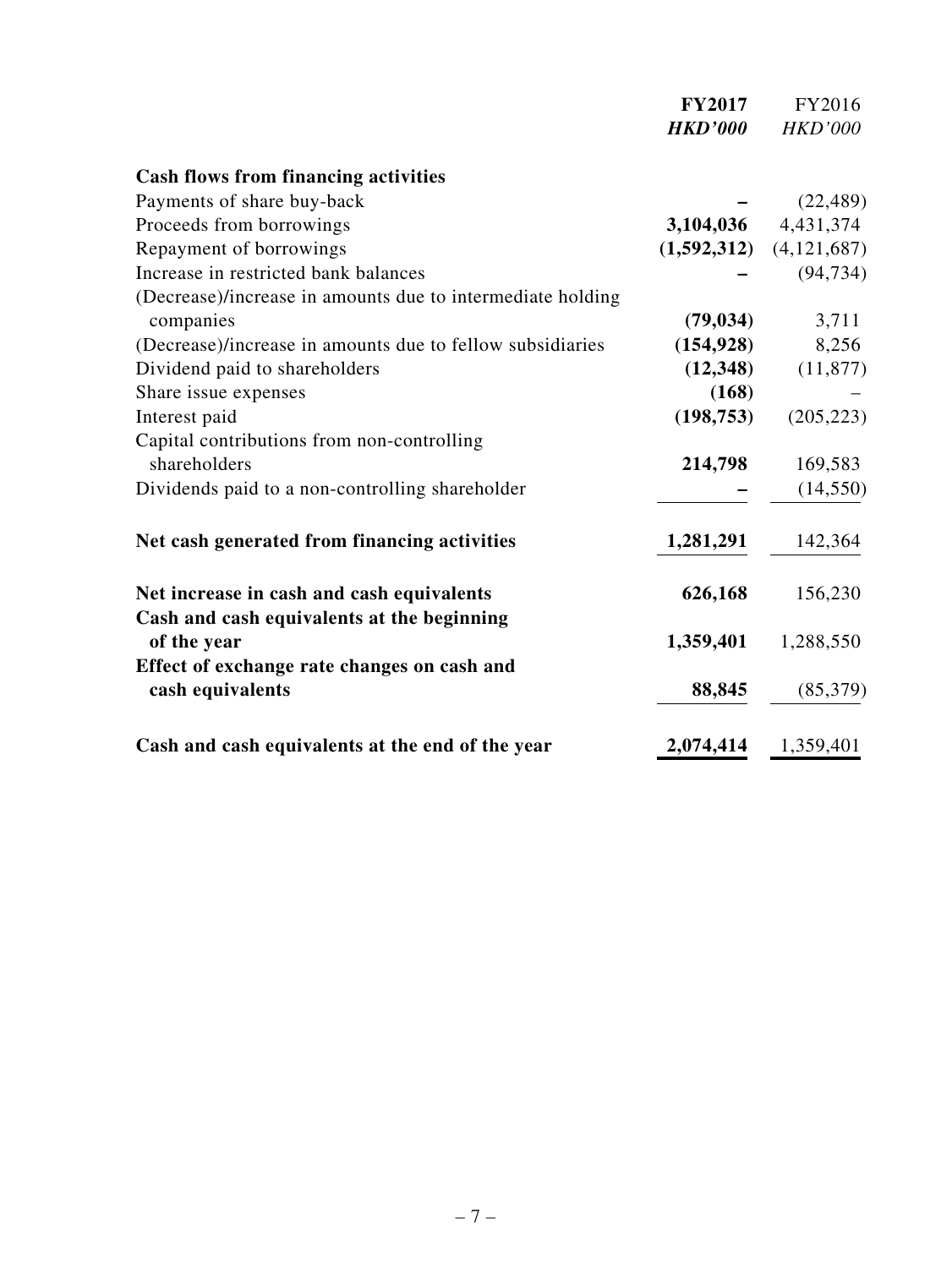# **1(d)(i) A statement (for the issuer and group) showing either (i) all changes in equity or (ii) changes in equity other than those arising from capitalisation issued and distributions to shareholders, together with a comparative statement for the corresponding period of the immediate preceding financial year**

|                                                            | Attributable to shareholders of the Company |              |                     |                  |             |              |           |              |             |              |
|------------------------------------------------------------|---------------------------------------------|--------------|---------------------|------------------|-------------|--------------|-----------|--------------|-------------|--------------|
|                                                            |                                             |              | Foreign<br>currency |                  | Contributed |              |           |              | Non-        |              |
|                                                            | <b>Share</b>                                | <b>Share</b> | translation         | <b>Statutory</b> | surplus     | <b>Other</b> | Retained  |              | controlling | <b>Total</b> |
|                                                            | capital                                     | premium      | reserve             | reserve          | reserve     | reserves     | earnings  | <b>Total</b> | interests   | equity       |
|                                                            | HKD'000                                     | HKD'000      | HKD'000             | HKD'000          | HKD'000     | HKD'000      | HKD'000   | HKD'000      | HKD'000     | HKD'000      |
| Group                                                      |                                             |              |                     |                  |             |              |           |              |             |              |
| At 1 January 2017                                          | 2,609,908                                   | 1,240,300    | (579, 620)          | 155,635          | 1,229,302   | (2,181)      | 2,144,843 | 6,798,187    | 393,515     | 7,191,702    |
| Profit for the year                                        |                                             |              |                     |                  |             |              | 513,356   | 513,356      | 67,437      | 580,793      |
| Foreign currency translation                               |                                             |              |                     |                  |             |              |           |              |             |              |
| differences                                                |                                             |              | 557,569             |                  |             |              |           | 557,569      | 30,322      | 587,891      |
| Final 2016 dividend declared                               |                                             |              |                     |                  |             |              | (53, 611) | (53, 611)    |             | (53, 611)    |
| Issue of shares pursuant to                                |                                             |              |                     |                  |             |              |           |              |             |              |
| scrip dividend scheme (Note)                               | 15,734                                      | 26,116       |                     |                  |             |              |           | 41,850       |             | 41,850       |
| Share issue expenses                                       |                                             | (168)        |                     |                  |             |              |           | (168)        |             | (168)        |
| Dividends declared to a non-<br>controlling shareholder    |                                             |              |                     |                  |             |              |           |              | (21, 450)   | (21, 450)    |
| Capital contributions from<br>non-controlling shareholders |                                             |              |                     |                  |             |              |           |              | 214,798     | 214,798      |
| Transfer to statutory reserve                              |                                             |              |                     | 45,164           |             |              | (45, 164) |              |             |              |
| At 31 December 2017                                        | 2,625,642                                   | 1,266,248    | (22,051)            | 200,799          | 1,229,302   | (2,181)      | 2,559,424 | 7,857,183    | 684,622     | 8,541,805    |

*Note:* During the financial year ended 31 December 2017, the Company allotted and issued 15,733,870 new ordinary shares to shareholders who had elected to participate in the scrip dividend scheme.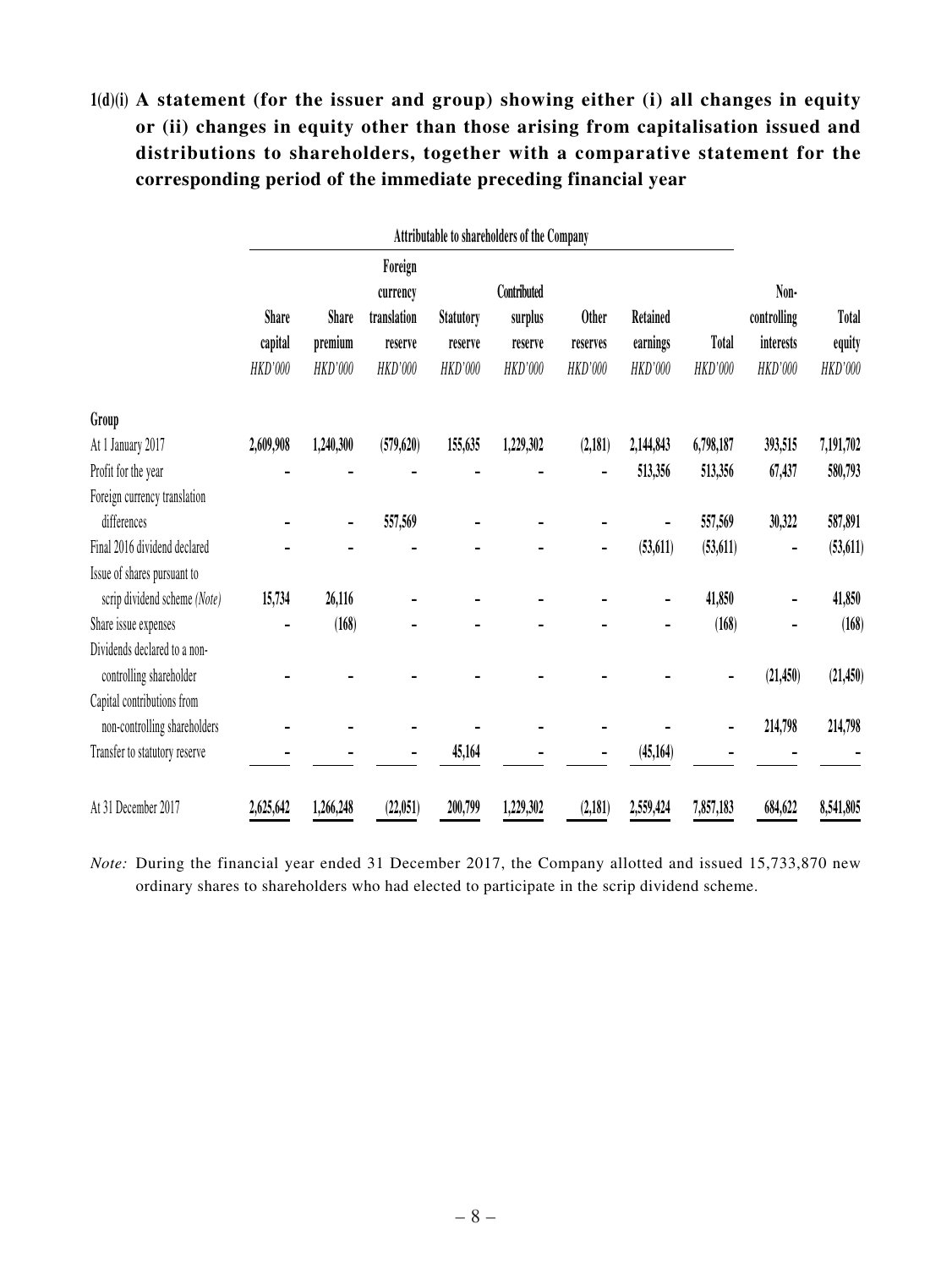|                                                            | Attributable to shareholders of the Company |                         |                                               |                             |                                   |                          |                          |              |                                  |                        |
|------------------------------------------------------------|---------------------------------------------|-------------------------|-----------------------------------------------|-----------------------------|-----------------------------------|--------------------------|--------------------------|--------------|----------------------------------|------------------------|
|                                                            | <b>Share</b><br>capital                     | <b>Share</b><br>premium | Foreign<br>currency<br>translation<br>reserve | <b>Statutory</b><br>reserve | Contributed<br>surplus<br>reserve | <b>Other</b><br>reserves | Retained<br>earnings     | <b>Total</b> | Non-<br>controlling<br>interests | <b>Total</b><br>equity |
|                                                            | HKD'000                                     | HKD'000                 | HKD'000                                       | HKD'000                     | HKD'000                           | HKD'000                  | HKD'000                  | HKD'000      | HKD'000                          | HKD'000                |
| Group                                                      |                                             |                         |                                               |                             |                                   |                          |                          |              |                                  |                        |
| At 1 January 2016                                          | 2,608,014                                   | 1,210,050               | (1,887)                                       | 121,317                     | 1,243,508                         | (2,181)                  | 1,882,122                | 7,060,943    | 236,077                          | 7,297,020              |
| Profit for the year                                        |                                             |                         |                                               |                             |                                   |                          | 349,343                  | 349,343      | 23,272                           | 372,615                |
| Foreign currency translation                               |                                             |                         |                                               |                             |                                   |                          |                          |              |                                  |                        |
| differences                                                |                                             | -                       | (577, 733)                                    |                             |                                   |                          | $\qquad \qquad -$        | (577, 733)   | (20, 867)                        | (598, 600)             |
| Share buy-back                                             | (8, 283)                                    |                         |                                               | $\qquad \qquad -$           | (14,206)                          |                          | $\overline{\phantom{0}}$ | (22, 489)    | -                                | (22, 489)              |
| Final 2015 dividend declared                               |                                             |                         |                                               |                             |                                   | $\qquad \qquad -$        | (52, 304)                | (52, 304)    | -                                | (52, 304)              |
| Issue of shares pursuant to                                |                                             |                         |                                               |                             |                                   |                          |                          |              |                                  |                        |
| scrip dividend scheme (Note)                               | 10,177                                      | 30,250                  |                                               |                             |                                   |                          |                          | 40,427       |                                  | 40,427                 |
| Capital contributions from<br>non-controlling shareholders |                                             |                         |                                               |                             |                                   |                          |                          |              | 169,583                          | 169,583                |
| Dividends paid to a                                        |                                             |                         |                                               |                             |                                   |                          |                          |              |                                  |                        |
| non-controlling shareholder                                |                                             |                         |                                               |                             |                                   |                          |                          |              | (14, 550)                        | (14,550)               |
| Transfer to statutory reserve                              |                                             |                         | $\qquad \qquad -$                             | 34,318                      |                                   |                          | (34,318)                 |              |                                  |                        |
| At 31 December 2016                                        | 2,609,908                                   | 1,240,300               | (579, 620)                                    | 155,635                     | 1,229,302                         | (2,181)                  | 2,144,843                | 6,798,187    | 393,515                          | 7,191,702              |

*Note:* During the financial year ended 31 December 2016, the Company allotted and issued 10,177,139 new ordinary shares to shareholders who had elected to participate in the scrip dividend scheme.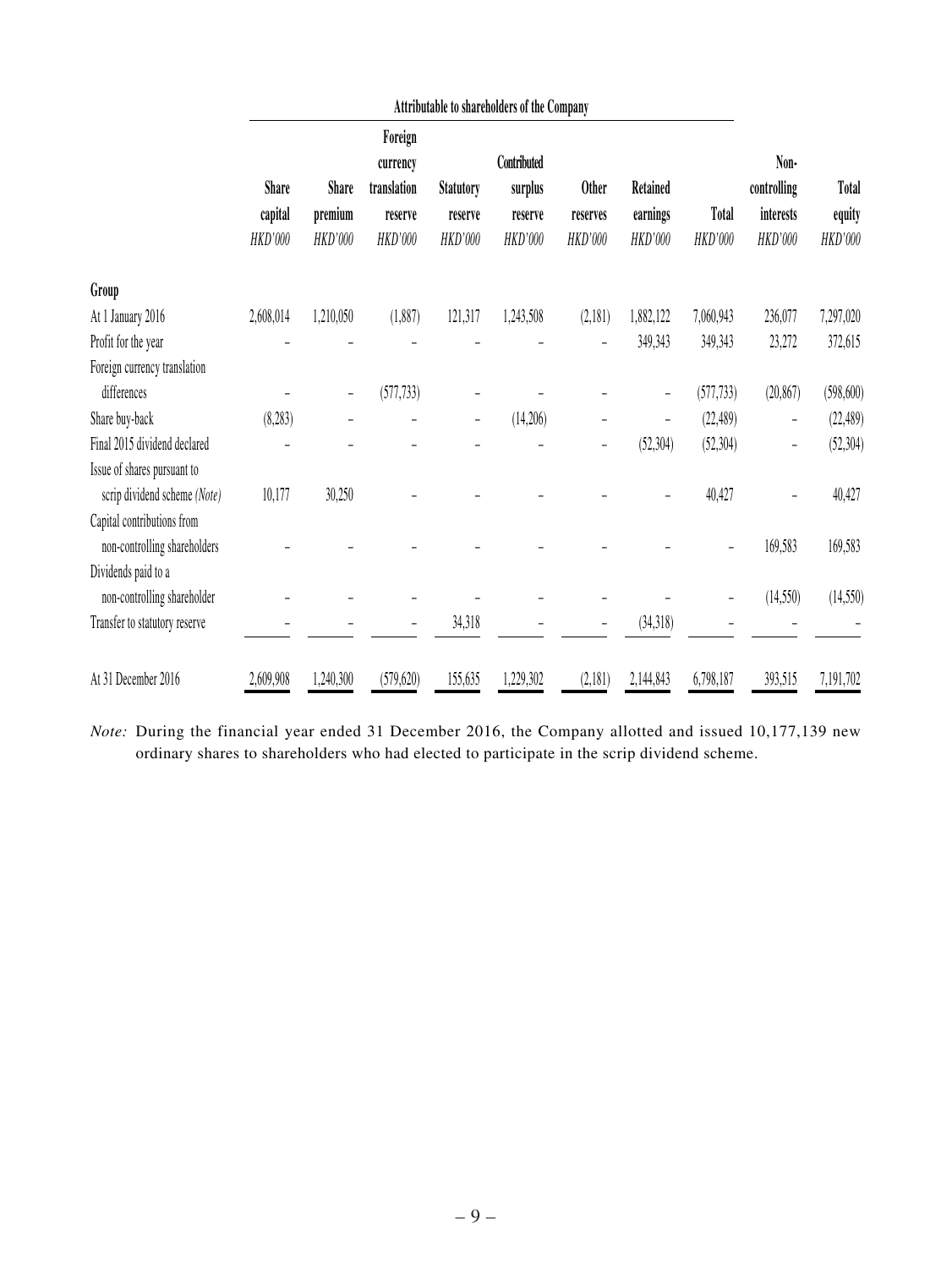|                                          |              |              | Foreign        |                |                |                 |            |
|------------------------------------------|--------------|--------------|----------------|----------------|----------------|-----------------|------------|
|                                          |              |              | currency       | Contributed    |                |                 |            |
|                                          | <b>Share</b> | <b>Share</b> | translation    | surplus        | <b>Other</b>   | <b>Retained</b> | Total      |
|                                          | capital      | premium      | reserve        | reserve        | reserves       | earnings        | equity     |
|                                          | HKD'000      | HKD'000      | <b>HKD'000</b> | <b>HKD'000</b> | <b>HKD'000</b> | HKD'000         | HKD'000    |
| Company                                  |              |              |                |                |                |                 |            |
| At 1 January 2017                        | 2,609,908    | 30,250       | (1,084,703)    | 7,639,082      | 64,953         | 77,524          | 9,337,014  |
| Profit for the year                      |              |              |                |                |                | 55,469          | 55,469     |
| Foreign currency translation differences |              |              | 591,893        |                |                |                 | 591,893    |
| Final 2016 dividend declared             |              |              |                |                |                | (53, 611)       | (53, 611)  |
| Issue of shares pursuant to              |              |              |                |                |                |                 |            |
| scrip dividend scheme                    | 15,734       | 26,116       |                |                |                |                 | 41,850     |
| Share issue expenses                     |              | (168)        |                |                |                |                 | (168)      |
| At 31 December 2017                      | 2,625,642    | 56,198       | (492, 810)     | 7,639,082      | 64,953         | 79,382          | 9,972,447  |
| At 1 January 2016                        | 2,608,014    |              | (424,795)      | 7,653,288      | 64,953         | 113,540         | 10,015,000 |
| Profit for the year                      |              |              |                |                |                | 16,288          | 16,288     |
| Foreign currency translation differences |              |              | (659,908)      |                |                |                 | (659,908)  |
| Share buy-back                           | (8,283)      |              |                | (14,206)       |                |                 | (22, 489)  |
| Final 2015 dividend declared             |              |              |                |                |                | (52, 304)       | (52, 304)  |
| Issue of shares pursuant to              |              |              |                |                |                |                 |            |
| scrip dividend scheme                    | 10,177       | 30,250       |                |                |                |                 | 40,427     |
| At 31 December 2016                      | 2,609,908    | 30,250       | (1,084,703)    | 7,639,082      | 64,953         | 77,524          | 9,337,014  |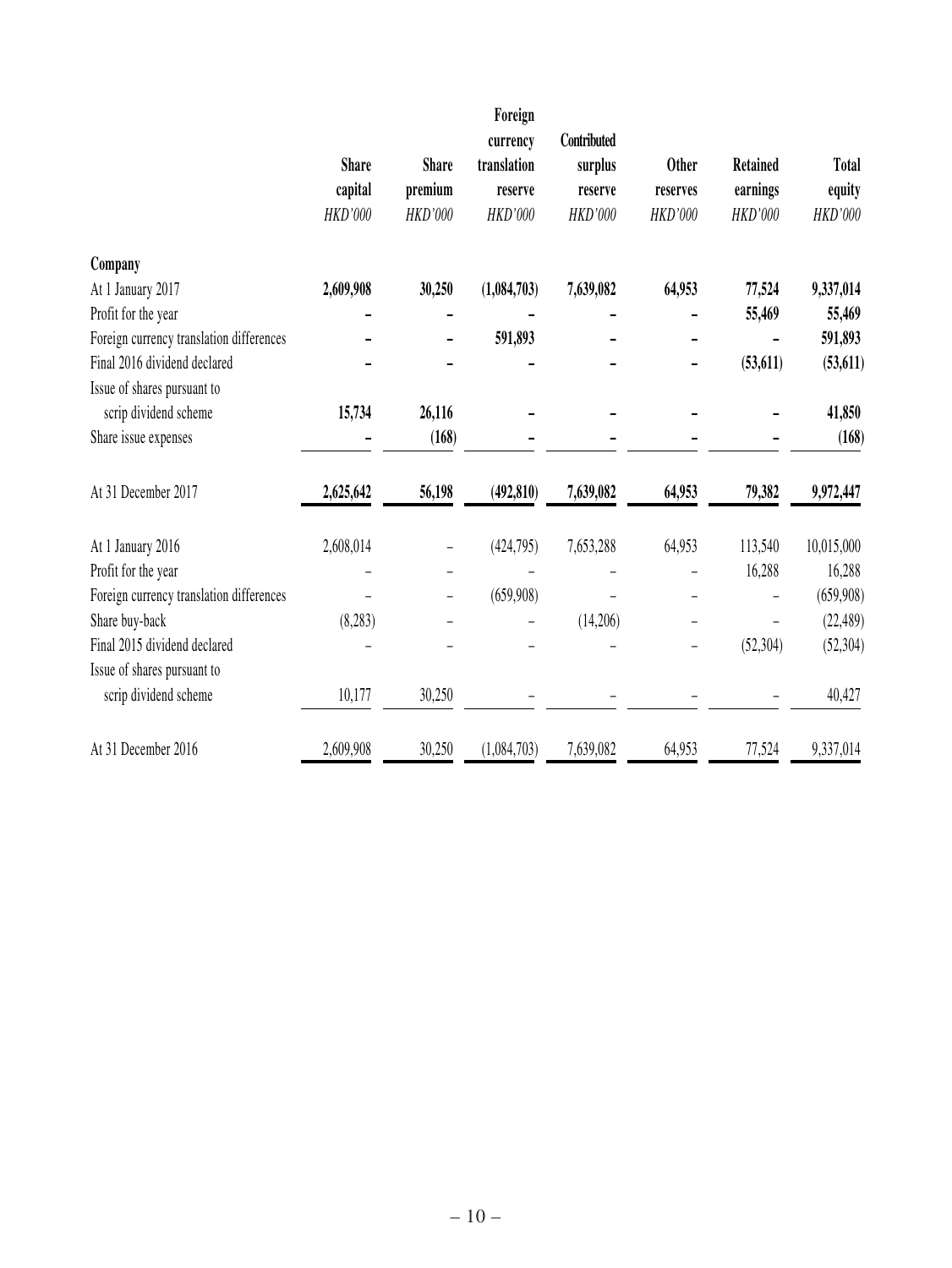**1(d)(ii) Details of any changes in the Company's share capital arising from rights issue, bonus issue, share buy-backs, exercise of share options or warrants, conversion of other issues of equity securities, issue of shares for cash or as consideration for acquisition or for any other purpose since the end of the immediately preceding financial year reported on. State also the number of shares that may be issued on conversion of all the outstanding convertibles as at the end of the current financial year reported on and as at the end of the immediately preceding financial year**

|                                                                        | No. of ordinary<br>shares issued<br>('000) |
|------------------------------------------------------------------------|--------------------------------------------|
| At 31 December 2016<br>Shares issued pursuant to scrip dividend scheme | 2,609,908<br>15,734                        |
| At 31 December 2017                                                    | 2,625,642                                  |

The Company did not have any outstanding convertibles, preference shares or treasury shares as at 31 December 2017 and 31 December 2016. The increase in the Company's share capital during the year was due to the issue of 15,733,870 shares pursuant to the scrip dividend scheme in June 2017.

#### **1(d)(iii) The total number of issued shares excluding treasury shares as at the end of the current financial year and as at the end of the immediately preceding financial year**

|                                                                     | <b>31 December</b> 31 December<br>2017 | 2016      |
|---------------------------------------------------------------------|----------------------------------------|-----------|
| Total number of issued shares excluding<br>treasury shares $(7000)$ | 2,625,642                              | 2,609,908 |

**2. Whether the figures have been audited, or reviewed and in accordance with which auditing standard or practice.**

The figures have not been audited or reviewed by the Company's auditors.

**3. Where the figures have been audited, or reviewed, the auditors' report (including any qualifications or emphasis of a matter).**

Not applicable.

## **4. Whether the same accounting policies and methods of computation as in the issuer's most recently audited annual financial statements have been applied.**

Except as disclosed in note 5, the Group has applied the same accounting policies and methods of computation in the financial statements for the current financial year compared with the audited financial statements for the financial year ended 31 December 2016.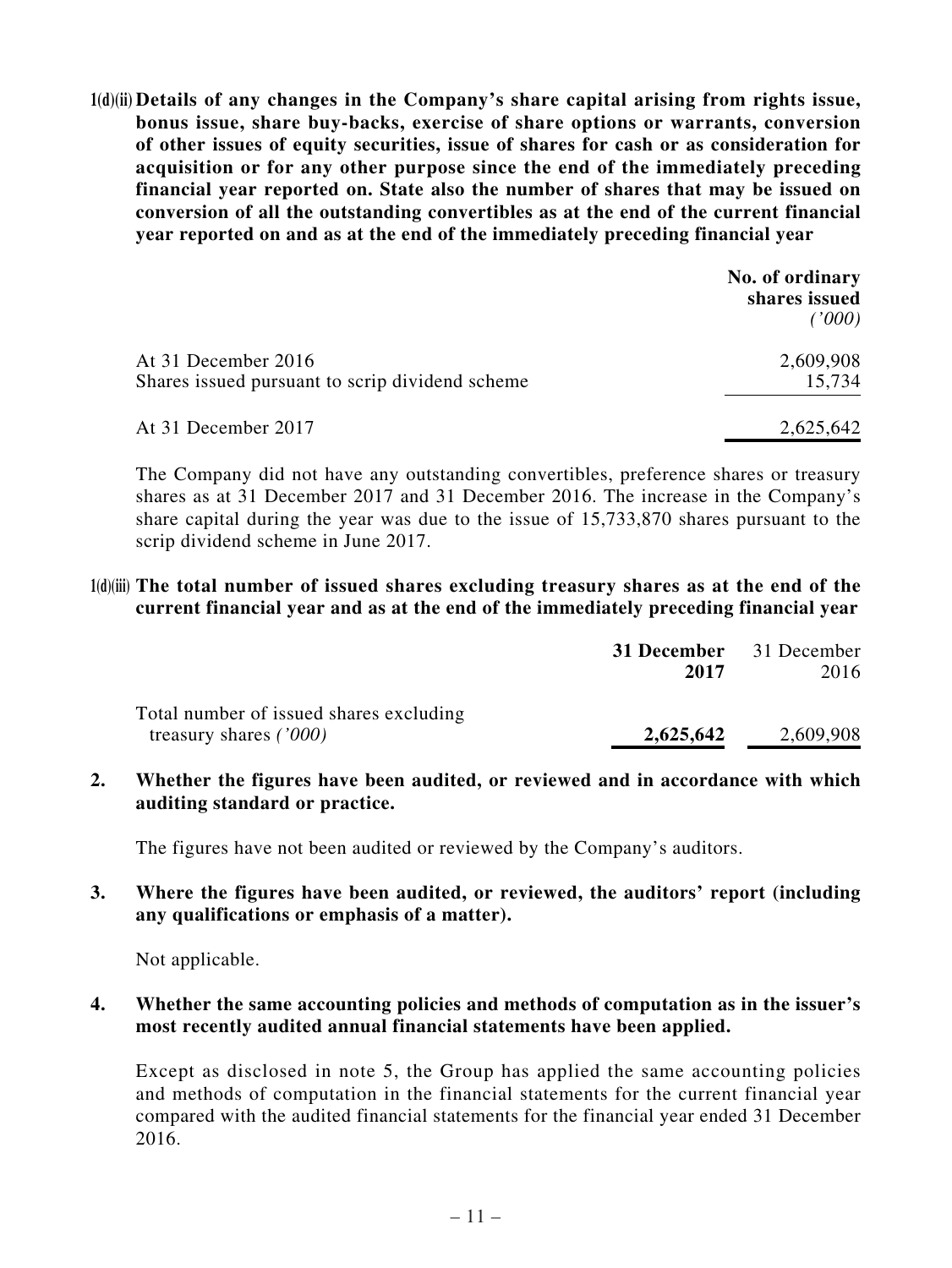## **5. If there are any changes in the accounting policies and methods of computation, including any required by an accounting standard, what has changed, as well as the reasons for, and the effect of, the change.**

The Group adopted the new and revised International Financial Reporting Standards ("IFRS") and Interpretations of IFRS ("INT IFRS") that are effective for annual periods beginning on or after 1 January 2017. The adoption of the above IFRS and INT IFRS did not have any significant impact on the financial statements of the Group.

**6. Earnings per share of the group for the current financial year reported on and the corresponding period of the immediately preceding financial year, after deducting any provision for preference dividends.**

| <b>Basic/diluted earnings per share</b>                               | <b>FY2017</b> | FY2016    |
|-----------------------------------------------------------------------|---------------|-----------|
| Profit attributable to shareholders of the Company ( <i>HKD</i> '000) | 513,356       | 349,343   |
| Weighted average number of ordinary shares in issue.<br>(1000)        | 2,618,228     | 2,605,887 |
| Basic/diluted earnings per share <i>(HKD)</i>                         | 0.196         | 0.134     |

**7. Net asset value (for the issuer and group) per ordinary share based on issued share capital of the issuer at the end of the (a) current financial year reported on; and (b) immediately preceding financial year.**

|                                                                            | Group       |             | Company     |             |
|----------------------------------------------------------------------------|-------------|-------------|-------------|-------------|
|                                                                            | 31 December | 31 December | 31 December | 31 December |
|                                                                            | 2017        | 2016        | 2017        | 2016        |
|                                                                            | <b>HKD</b>  | HKD         | HKD         | HKD         |
| Net asset value per ordinary share<br>based on the issued share capital as |             |             |             |             |
| at the end of the respective year                                          | 2.99        | 2.60        | 3.80        | 3.58        |

Net asset value per ordinary share was calculated by the net asset value attributable to shareholders of the Company divided by the number of ordinary shares outstanding excluding treasury shares as at the end of the respective financial year.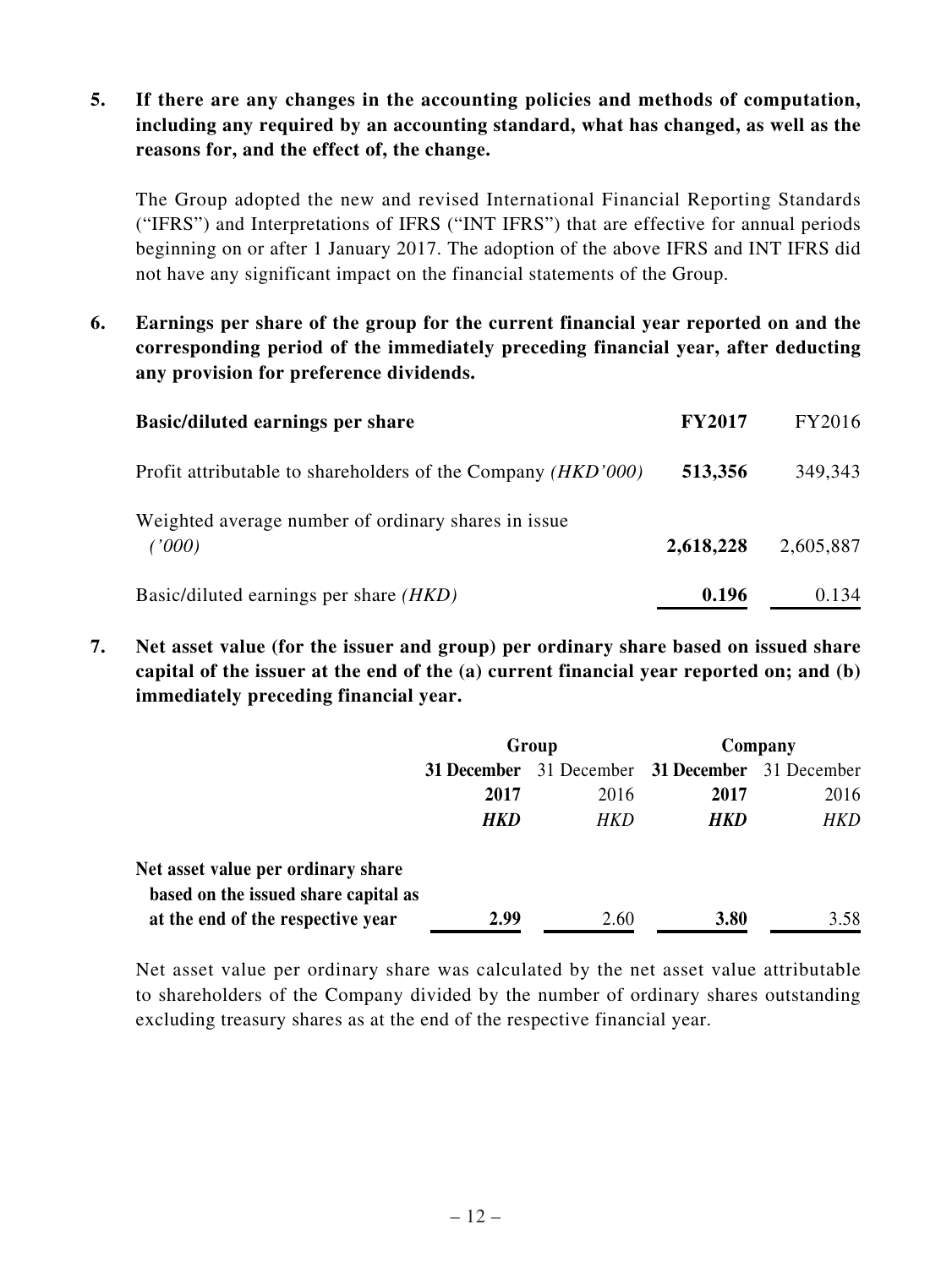**8. A review of the performance of the group, to the extent necessary for a reasonable understanding of the group's business. It must include a discussion of any significant factors that affected the turnover, costs, and earnings of the group for the current financial year reported on, including (where applicable) seasonal or cyclical factors; and any material factors that affected the cash flow, working capital, assets or liabilities of the group during the current financial year reported on.**

## **Overview**

As one of the leading environmental protection companies in China focusing on water environment management, the Company is principally engaged in sponge city construction, river-basin ecological restoration, waste water treatment, water supply, reusable water, waste water source heat pump, sludge treatment and disposal, research and development of water environment technologies and engineering construction, etc.

As at 31 December 2017, the Group held 94 projects in total, with a total water treatment capacity of 5.34 million  $m^3$ /day, including: 68 projects in operation, 5 projects completing construction, 4 projects under construction and 2 projects in preparatory stage in the area of waste water treatment; 4 water environment management projects under construction, which involve sponge city construction and a series of ecological restoration works; 1 water supply project under construction; 5 reusable water projects in operation; 2 waste water source heat pump projects and 2 sludge treatment and disposal projects in operation; in addition to a total of 87 kilometers of pipeline network and 10 pump stations. During FY2017, the Group treated an aggregate of  $1,187,615,000$  m<sup>3</sup> of waste water (FY2016: 1,148,279,000 m<sup>3</sup>).

In FY2017, the revenue of the Group increased by 44% to HKD3.59 billion compared with the revenue of HKD2.49 billion in FY2016. Gross profit of the Group increased from HKD905.65 million in FY2016 to HKD1.23 billion in FY2017, representing an increase of 36%. The profit of the Group increased from HKD372.62 million in FY2016 to HKD580.79 million in FY2017, representing a rise of 56%. The profit attributable to shareholders of the Company in FY2017 amounted to HKD513.36 million, which increased by 47% over FY2016. The increase was mainly due to the significant growth in revenue driven by continual expansion of the business. Thus, earnings per share increased by 46% to HKD0.196 in FY2017.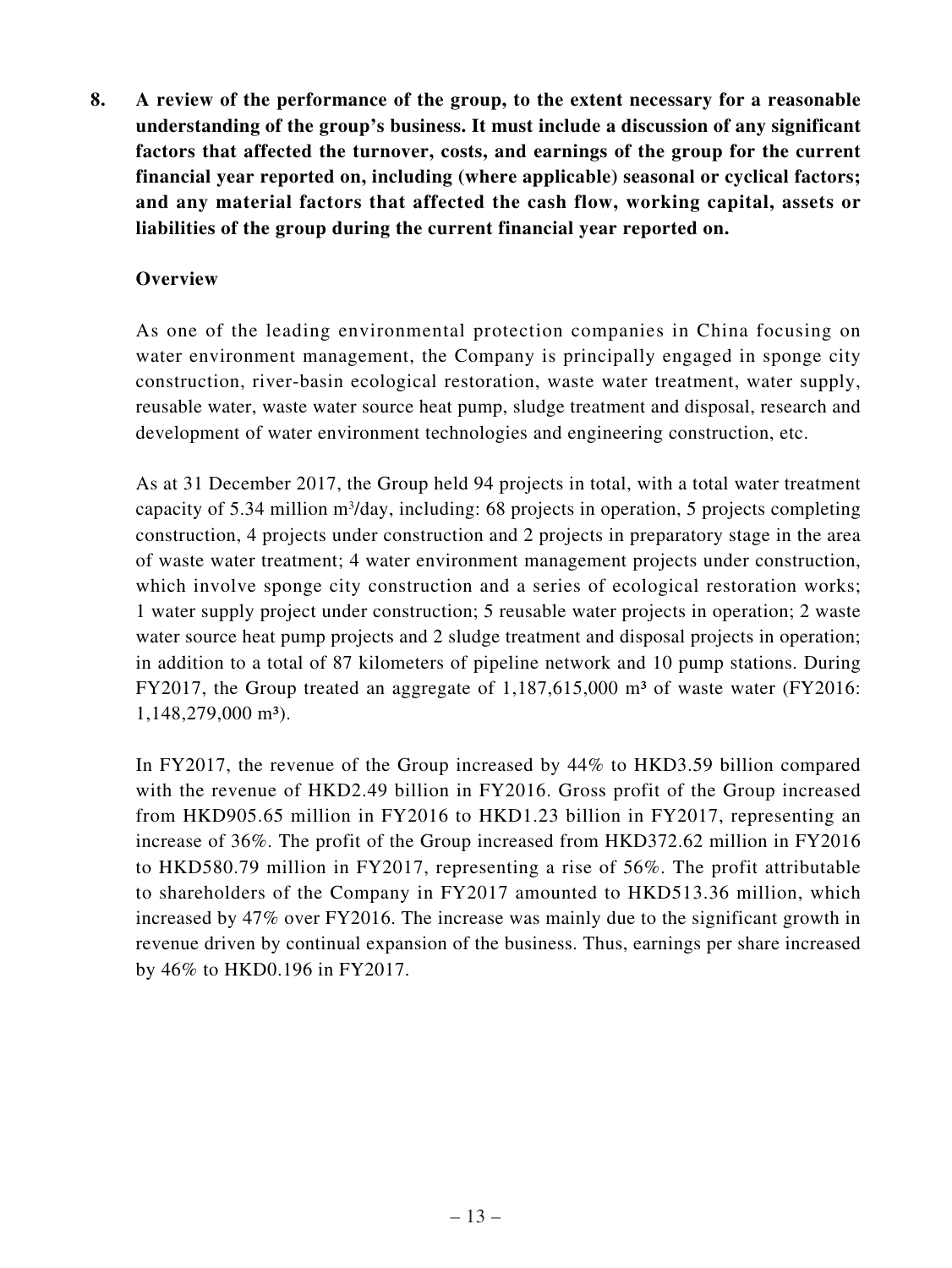## **Consolidated Statement of Comprehensive Income**

## *Revenue*

Revenue increased by 44% from HKD2.49 billion in FY2016 to HKD3.59 billion in FY2017. The increase was attributable to the increase of HKD978.04 million in construction revenue, HKD62.43 million in operation service income and HKD57.12 million in finance income. The increase in construction revenue was mainly attributable to construction of several water environment management projects including the sponge city construction project and the river-basin ecological restoration project in addition to the expansion and upgrading of several waste water treatment plants which were under construction during FY2017. The increase in operation service income was the result of (i) commencement of operation of new projects; and (ii) tariff hikes for several projects during FY2017.

## *Cost of sales*

Cost of sales increased by 49% from HKD1.59 billion in FY2016 to HKD2.36 billion in FY2017. The increase was mainly due to the increase in construction cost arising from the increased construction services, which contributed to a construction revenue of HKD2.11 billion in FY2017 as compared to HKD1.13 billion in FY2016.

## *Gross profit margin*

Overall gross profit margin in FY2017 decreased to 34% (FY2016: 36%), which was mainly due to a larger portion of construction revenue recognised in the mix of the total revenue in FY2017 as compared with FY2016. Construction revenue comprised approximately 59% of total revenue in FY2017 (FY2016: 45%). In general, construction services have lower gross profit margin than operation services, and thus, a larger portion of construction revenue will dilute the overall gross profit margin. However, due to the tariff hikes for several projects during FY2017, the gross profit margin for operation services increased, and thus offset part of the impact of the larger portion of construction revenue.

## *Other income*

Other income increased by 2% to HKD129.81 million in FY2017 as compared with HKD127.67 million in FY2016. Other income mainly consisted of value-added tax ("VAT") refund, government grants and other sundry income. The increase in other income was mainly due to the rise in VAT refund and government grants.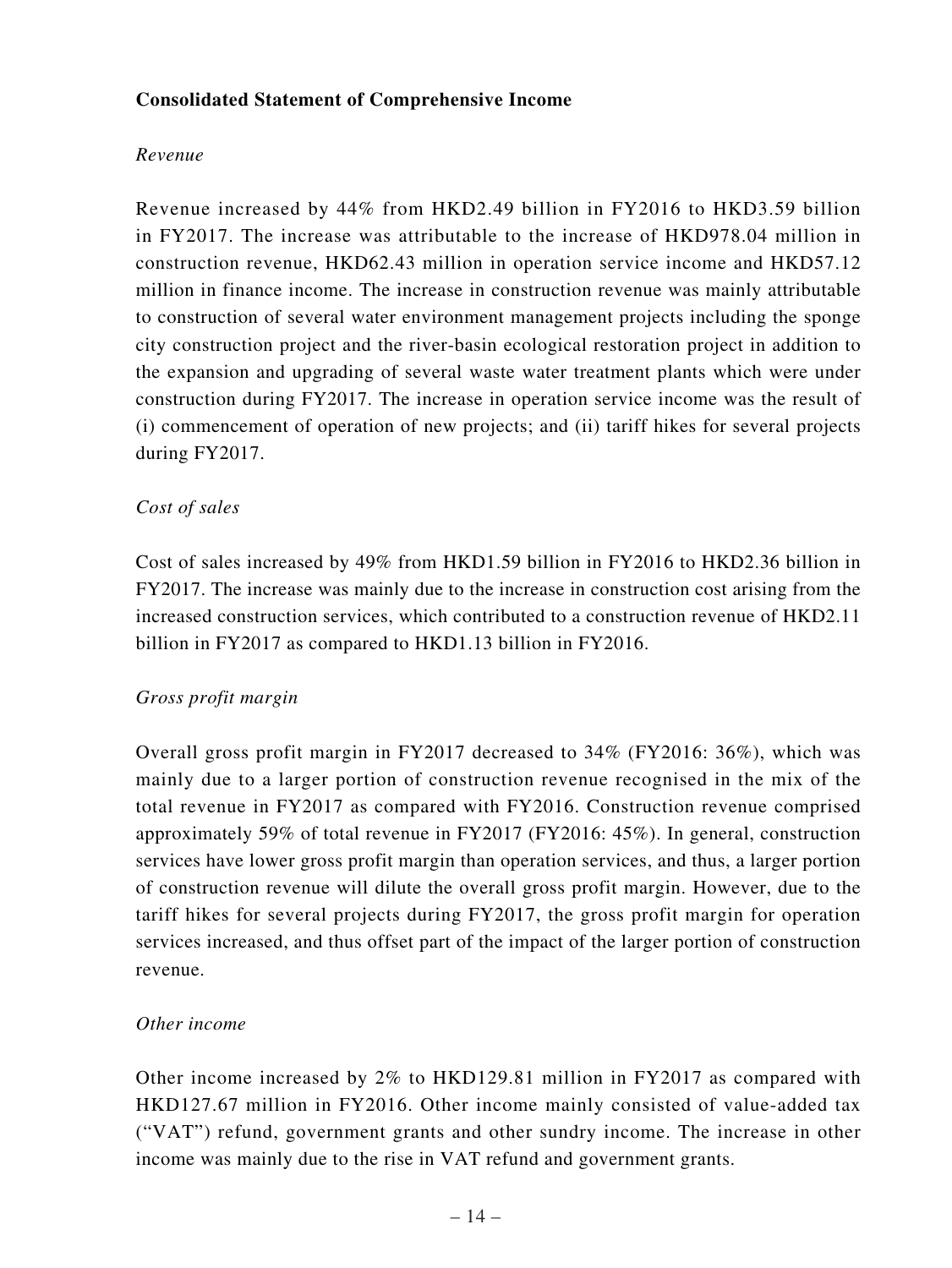## *Administrative and other operating expenses*

Administrative and other operating expenses mainly consisted of staff costs, rental expenses, foreign exchange differences, legal and professional fees, research and development expenses and other taxes.

Administrative and other operating expenses slightly decreased by 4% from HKD298.25 million in FY2016 to HKD287.02 million in FY2017. The decrease was a combined effect of the following factors: (a) non-occurrence of foreign exchange losses arising from borrowings pegged to USD which were incurred in FY2016, (b) increase in business development expenses, research and development expenses and other operating expenses arising from business expansion of the Group in FY2017 and (c) increase in other taxes following the changes in tax interpretations by some local tax bureaus. The foregoing borrowings pegged to USD had been fully repaid by the end of July 2016, and no further foreign exchange losses related to such borrowings were recognised since then.

## *Finance costs*

Finance costs increased from HKD205.22 million in FY2016 to HKD241.39 million in FY2017. The increase was mainly due to the increase of the average balance of borrowings in FY2017 as compared to FY2016.

## *Income tax expense*

Income tax expense in FY2017 increased by 60% from HKD164.86 million in FY2016 to HKD263.81 million in FY2017. The increase in income tax expense was in line with the increase in profit before tax in FY2017.

## **Consolidated Statement of Financial Position**

## *Assets*

The total assets of the Group increased from HKD14.08 billion as at 31 December 2016 to HKD18.05 billion as at 31 December 2017, representing a growth of 28%. The increase in total assets was mainly attributable to the increase of service concession financial receivables, trade and other receivables and cash and cash equivalents.

Service concession financial receivables (including both current and non-current) increased from HKD8.97 billion as at 31 December 2016 to HKD11.51 billion as at 31 December 2017. The increase of HKD2.54 billion in service concession financial receivables was mainly attributable to the recognition of construction revenue for expansion and upgrading projects for several water plants, the sponge city construction project, the river-basin ecological restoration project and several water environment management projects during FY2017.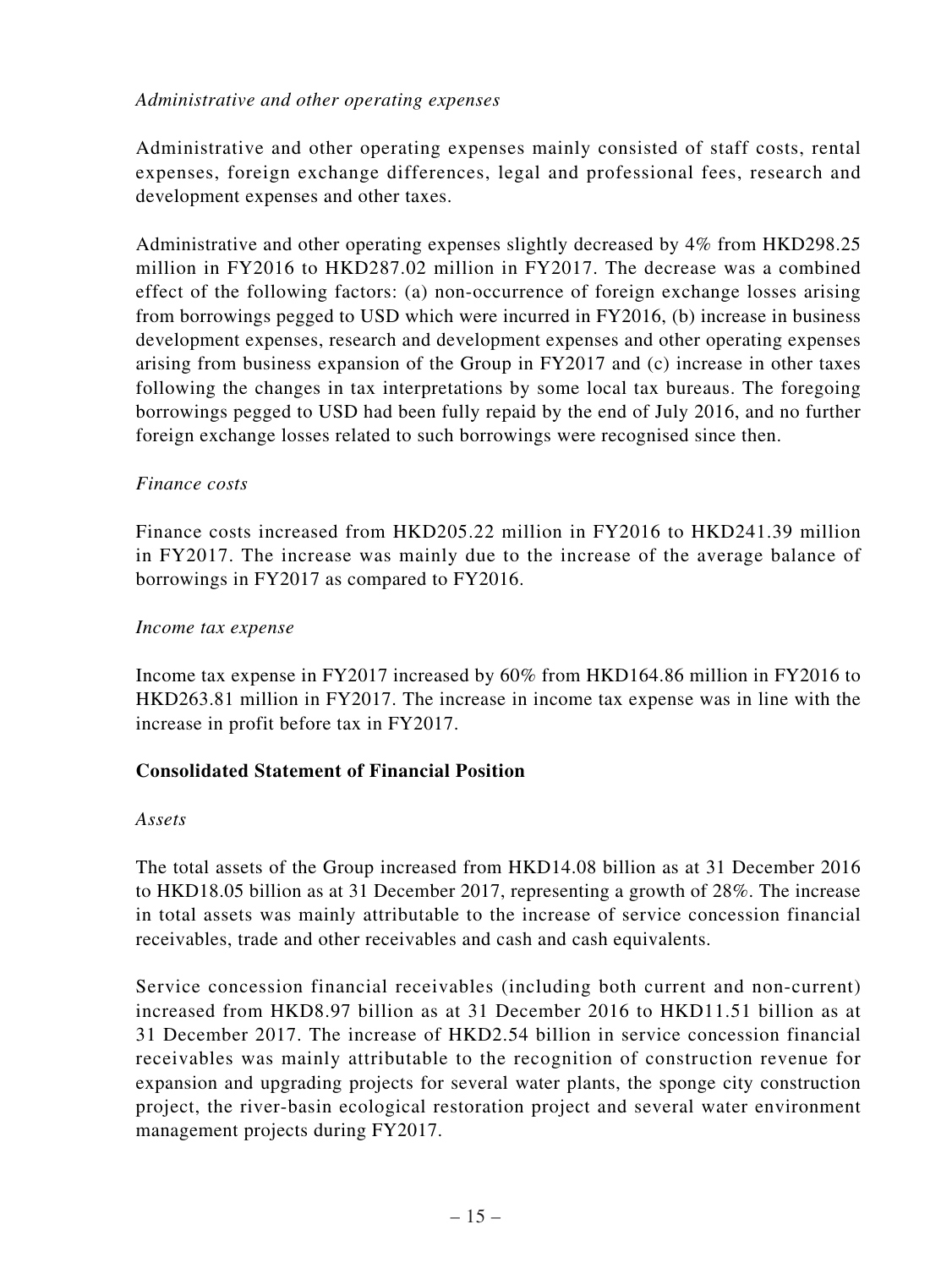Trade and other receivables (including both current and non-current) of the Group increased from HKD598.60 million as at 31 December 2016 to HKD816.37 million as at 31 December 2017. The increase is primarily due to increase in other receivables (including both current and non-current) by HKD233.59 million during FY2017, which was driven by the increase in prepayments for construction works, VAT refund receivables, and pending deduct VAT on purchase\* .

## *Liabilities*

Total borrowings (including both current and non-current) increased by HKD1.74 billion. The increase was mainly due to the receipt of proceeds from borrowings amounting to approximately HKD3.10 billion, offset by repayment made for borrowings amounting to HKD1.59 billion in FY2017. Foreign exchange differences also had some impacts on the balance of the total borrowings.

Increase of HKD616.33 million in trade and other payables was mainly due to the increase in construction payables.

The Group was in a net current asset position of HKD1.31 billion as at 31 December 2017, representing an increase of HKD487.65 million from HKD825.67 million as at 31 December 2016.

## *Equity*

The Group's total equity amounted to HKD8.54 billion as at 31 December 2017 (31 December 2016: HKD7.19 billion). The increase was mainly due to the followings: (a) recognition of profit amounting to HKD580.79 million in FY2017; (b) recognition of foreign currency translation gains of HKD587.89 million arising from the appreciation of RMB against HKD in FY2017; (c) the decrease of HKD11.93 million in equity due to declaration and payment of 2016 final dividend in FY2017; (d) capital contribution of HKD214.80 million from non-controlling shareholders of subsidiaries in People's Republic of China (the "PRC") during FY2017; and (e) the decrease of HKD21.45 million due to distribution of dividends to a non-controlling shareholder of a subsidiary in the PRC during FY2017.

<sup>\*</sup> *Pending deduct VAT on purchase represents the excess amount of input VAT over output VAT available for future deduction in the calculation of VAT payment.*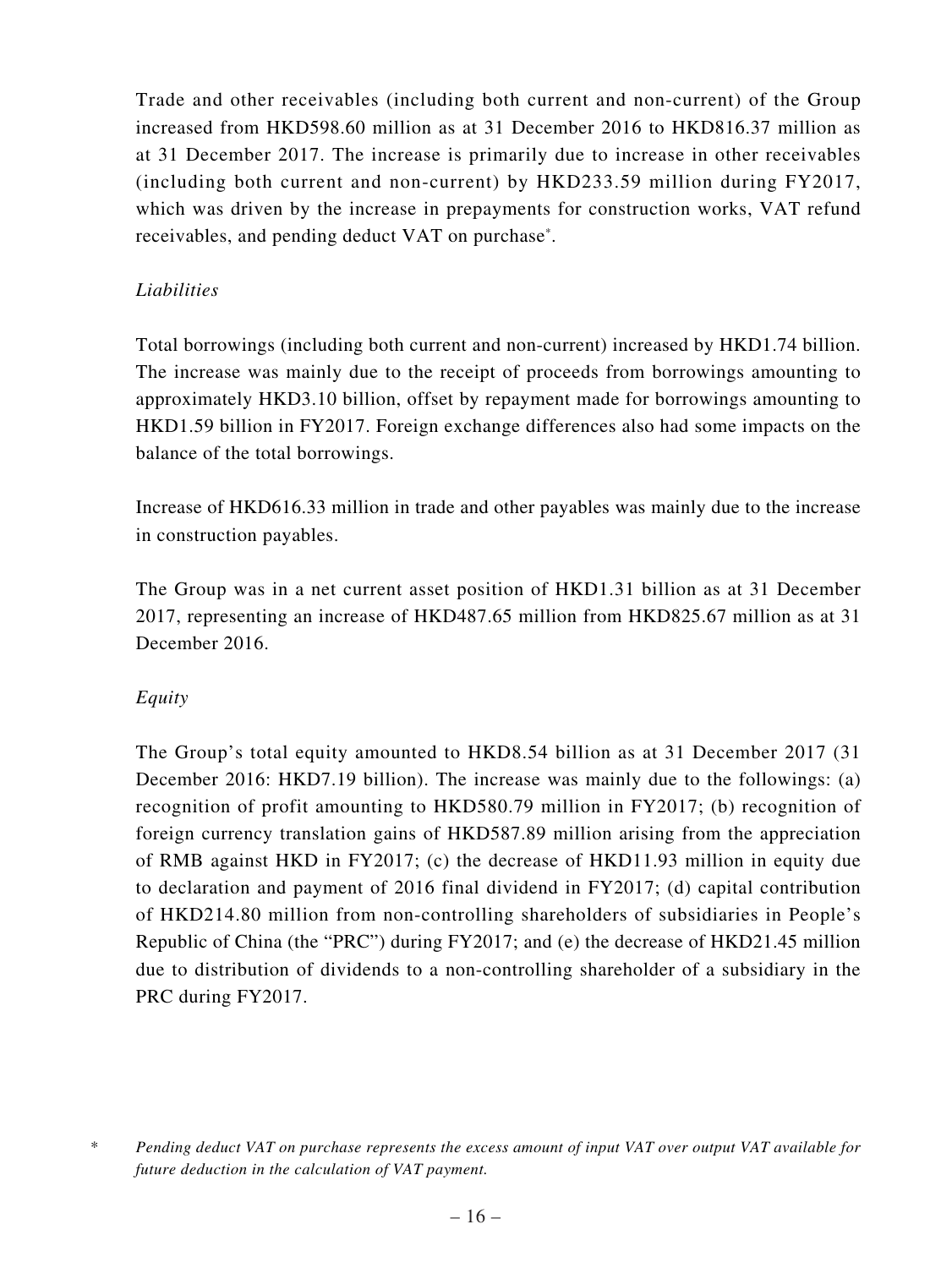## **Consolidated Statement of Cash Flows**

Cash and cash equivalents increased from HKD1.36 billion as at 31 December 2016 to HKD2.07 billion as at 31 December 2017. Cash and cash equivalents included in the consolidated statement of cash flows is reconciled as follows:

|                                                         | 31 December    | 31 December    |
|---------------------------------------------------------|----------------|----------------|
|                                                         | 2017           | 2016           |
|                                                         | <b>HKD'000</b> | <i>HKD'000</i> |
| Cash and cash equivalents per consolidated statement of |                |                |
| financial position                                      | 2,716,692      | 1,902,741      |
| Less: Restricted bank balances                          | (547, 278)     | (543, 340)     |
| Balances in financial institutions                      | (95,000)       |                |
| Cash and cash equivalents per consolidated statement of |                |                |
| cash flows                                              | 2,074,414      | 1,359,401      |

#### *Cash flows from operating activities*

The Group had cash inflow of HKD1.19 billion before working capital changes during FY2017 (FY2016: HKD795.65 million). Changes in working capital and payment of income tax resulted in cash outflow of HKD1.38 billion and HKD73.86 million respectively. As a result, the Group recorded a net cash outflow of HKD264.26 million from operating activities. The changes in working capital arose mainly from:

- (a) increase in service concession financial receivables by HKD1.92 billion;
- (b) decrease in inventories by HKD0.86 million;
- (c) increase in trade and other receivables by HKD173.25 million; and
- (d) increase in trade and other payables by HKD712.16 million.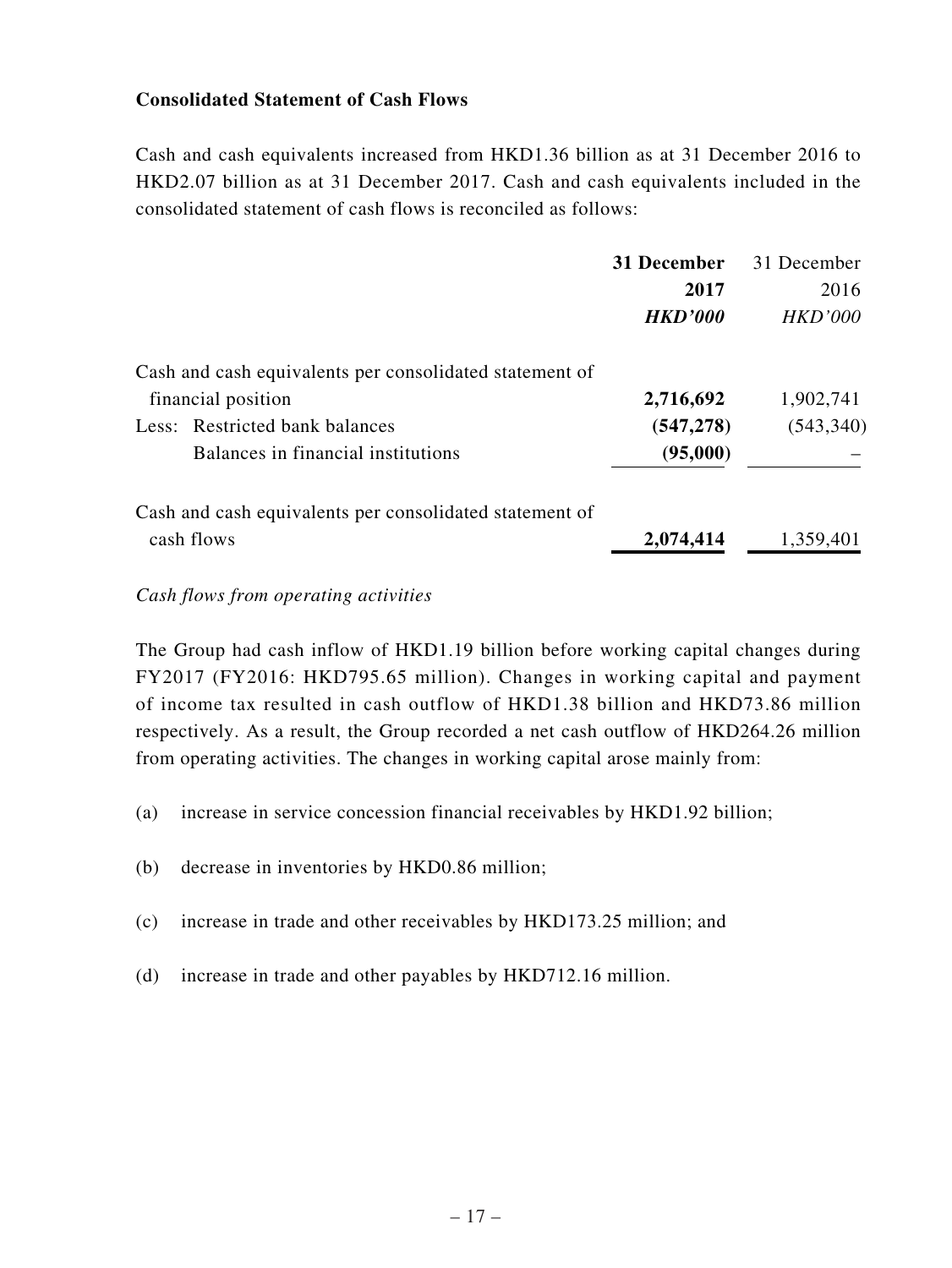## *Cash flows from investing activities*

In FY2017, the Group recorded a net cash outflow of HKD390.86 million from investing activities. The cash outflow mainly arose from payments for purchase of property, plant and equipment of HKD9.74 million, payments for purchase of intangible assets of HKD221.41 million during FY2017 and increase in fixed deposit with maturity period over three months and balances in financial institutions by HKD172.76 million. This was partially offset by receipt of interest of HKD12.46 million and proceeds from disposals of property, plant and equipment of HKD0.58 million during the year.

## *Cash flows from financing activities*

The Group recorded a net cash inflow from financing activities of HKD1.28 billion in FY2017. The net cash inflow was caused by:

- (a) expenses of HKD0.17 million paid in connection with the issue of shares pursuant to scrip dividend scheme;
- (b) receipt of net proceeds from borrowings of HKD1.51 billion;
- (c) net decrease in amounts due to related parties of HKD233.96 million;
- (d) dividend paid of HKD12.35 million;
- (e) payment of interest of HKD198.75 million; and
- (f) capital contributions from non-controlling shareholders of HKD214.80 million.

## **Subsequent events**

On 23 February 2018, the Company announced that it had incorporated a subsidiary known as E+B Umwelttechnik GmbH in Germany to carry out technology research and development and provide engineering, procurement and construction services.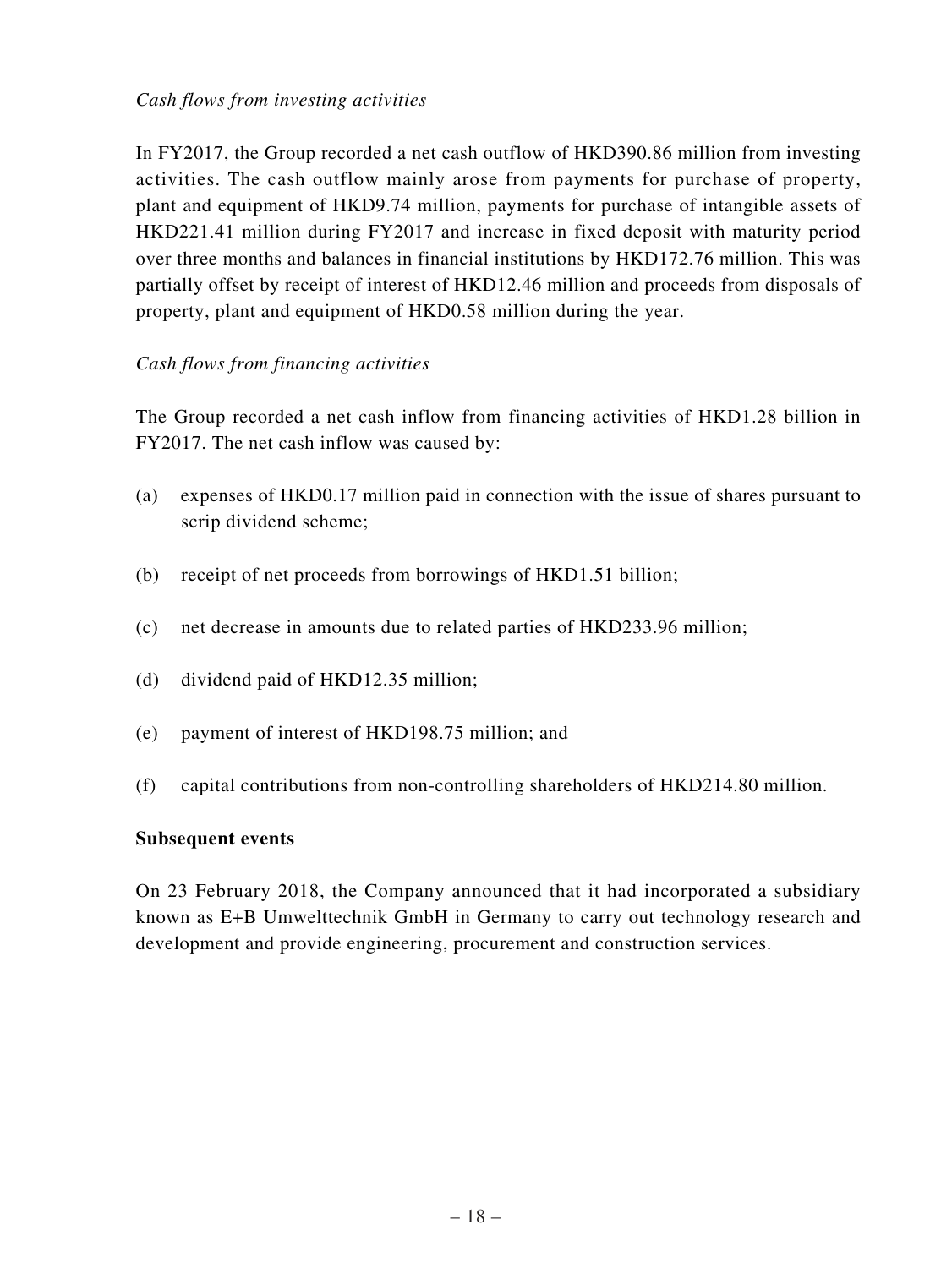**9. Where a forecast, or a prospect statement, has been previously disclosed to shareholders, any variance between it and the actual results.**

None.

**10. A commentary at the date of the announcement of the competitive conditions of the industry in which the group operates and any known factors or events that may affect the group in the next reporting year and the next 12 months.**

The Group kept a "high efficiency, high quality" development momentum in FY2017, with new projects expanding and all construction works progressing smoothly. It set foot in new businesses like water supply and standalone pipeline network projects, and expanded geographical footprint to Hubei Province and Guangxi Zhuang Autonomous Region. As a result, the Group secured 14 new projects in the year, which involved a total investment of RMB6.081 billion, with the numbers of projects that commenced and completed construction both reaching a record high. Under the ethos of "technology leads development", the Group boosted investment in research and development ("R&D"), and actively optimised its organisation structure, talent pool and technology system. It achieved remarkable progress in a number of R&D topics, and its industrialacademic collaboration model greatly facilitated efforts in solving R&D challenges and commercialising R&D results. Furthermore, in FY2017, the Company received approvals from the regulatory authorities of the PRC to issue RMB-denominated corporate bonds of up to RMB2.5 billion in aggregate principal amount, and successfully completed the issuance of the initial tranche of the bonds with a principal amount of RMB1 billion. This signified the Group's substantial progress in exploring new investment and financing modes.

In FY2017, the Chinese government accelerated the ecological conservation progress and paid unprecedented attention to water environment management. Major national policies, including "Water Pollution Prevention and Control Plan for Major River Basins (2016-2020)", followed the directions of the "Water Pollution Prevention and Control Plan", and further clarified the major directions of water environment management and defined responsibilities of authorities at all levels for the sector. The newly amended "Water Pollution Prevention and Control Law of the PRC" came into force on 1 January 2018, providing a strong foundation to standardize and regulate the sector. In addition, the PRC stressed the importance of creating an environmental governance system in which the government takes the lead, enterprises assume main responsibility, and social organisations and the public also participate. This provides a resolute guidance for environmental protection enterprises to explore opportunities and set their positions.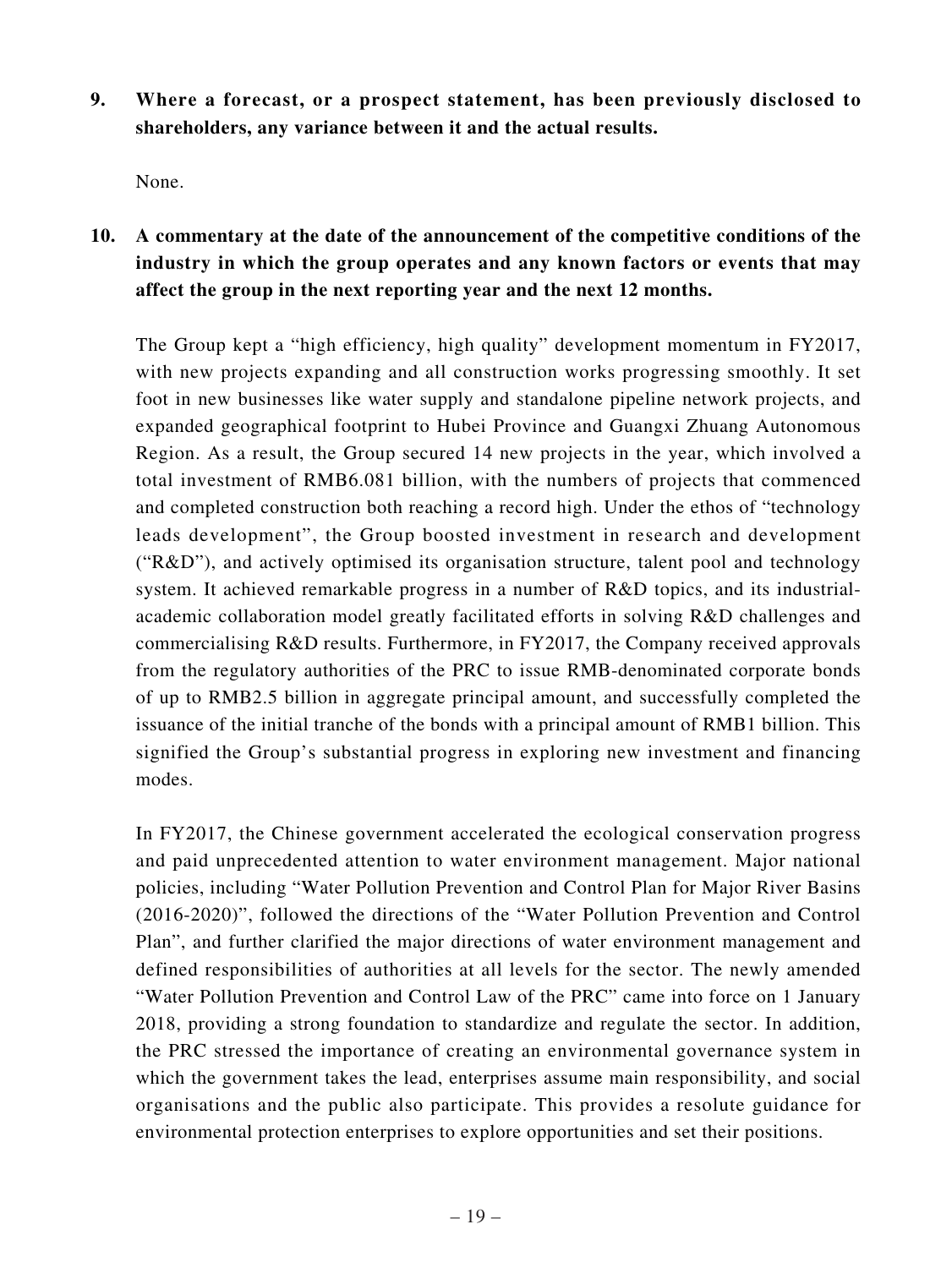The Group believes that, under the guidance of the "sustainable development strategies" for the country's ecological conservation, the water environment management sector will continue its golden era and keep the strong development momentum. The Group will continue paying close attention to the country's water environment management policies at all levels, exploring new development models in the sector, strengthening R&D capability, enhancing corporate management proficiency with intelligent and information systems, promoting talent development strategies, optimising financing channels and financial structure, and striving to maintain its momentum of "making steady progress and forging ahead for the future", in order to work its way through opportunities and challenges.

## **11. Dividend**

*(a) Current financial year reported on*

Any dividend recommended for the current financial year reported on? Yes

| <b>Name of Dividend</b> | Proposed Final                               |
|-------------------------|----------------------------------------------|
| <b>Dividend Type</b>    | Cash/Scrip (based on shareholder's election) |
| <b>Dividend Amount</b>  | SGD0.0049 per ordinary share                 |
| <b>Tax Rate</b>         | One-Tier Tax Exempt                          |

China Everbright Water Limited Scrip Dividend Scheme will be applicable to the FY2017 final one-tier tax exempt dividend.

*(b) Immediately preceding financial year*

Any dividend declared for the immediately preceding financial year? Yes

| Name of dividend | Final                                        |
|------------------|----------------------------------------------|
| Dividend type    | Cash/Scrip (based on shareholder's election) |
| Dividend amount  | SGD0.0037 per ordinary share                 |
| Tax rate         | One-tier tax exempt                          |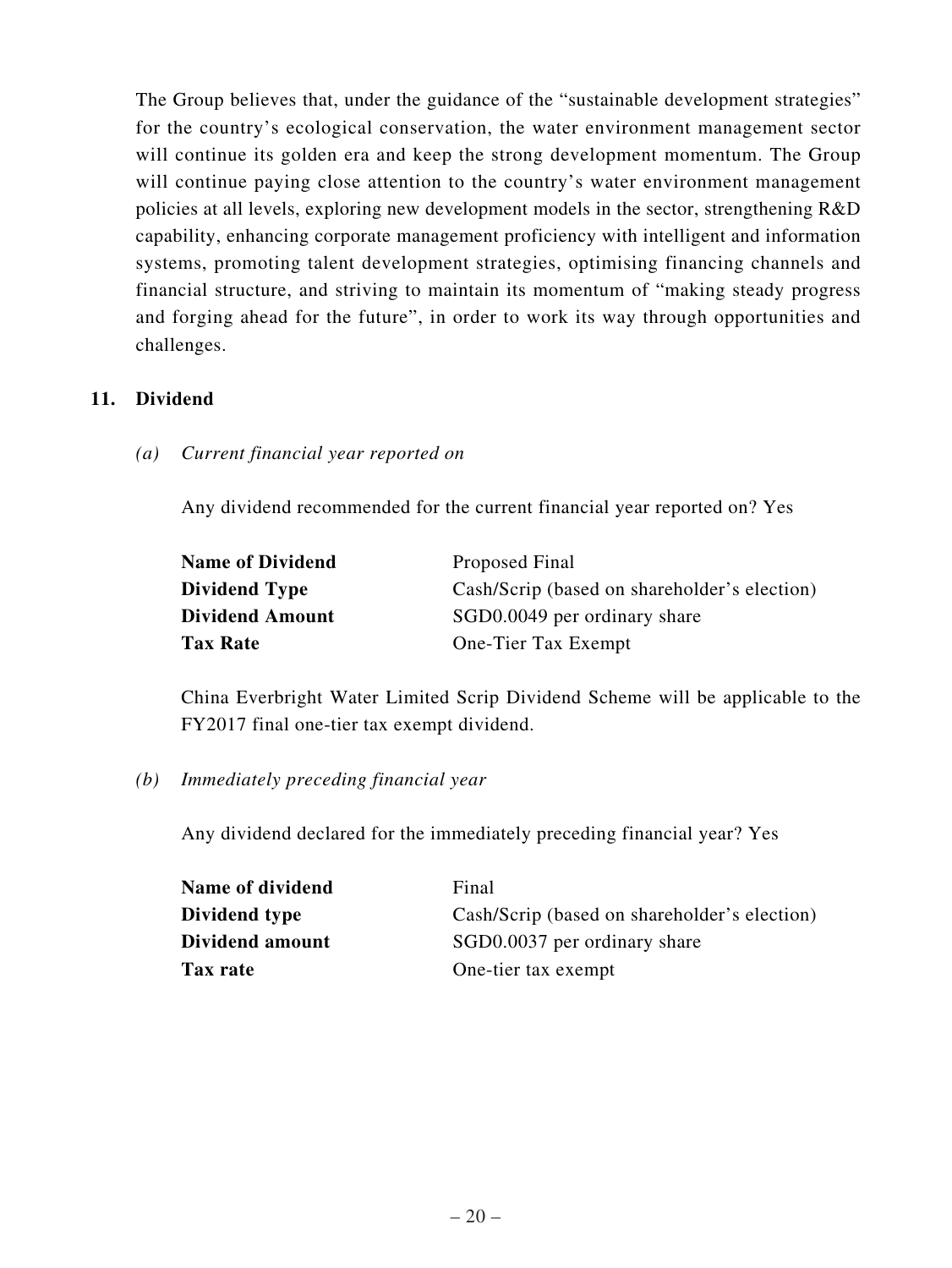## *(c) Date payable*

The directors have proposed a final dividend of SGD0.0049 per ordinary share, One-Tier Tax Exempt for FY2017 for approval by shareholders at the forthcoming annual general meeting to be convened in April 2018. Details on payment of cash dividend/crediting of shares will be announced in due course.

*(d) Books closure date*

Details on closure of books will be announced in due course.

## **12. If no dividend has been declared/recommended, a statement to that effect.**

Not applicable.

**13. If the group has obtained a general mandate from shareholders for IPTs, the aggregate value of such transactions as required under Rule 920(1)(a)(ii). If no IPT mandate has been obtained, a statement to that effect.**

During this financial year, the Group does not have any general mandate from shareholders for interested person transactions.

# **PART II – ADDITIONAL INFORMATION REQUIRED FOR FULL YEAR ANNOUNCEMENT**

**(This part is not applicable to Q1, Q2, Q3 and Half Year Results)**

**14. Segmented revenue and results for business or geographical segments (of the group) in the form presented in the issuer's most recently audited annual financial statements, with comparative information for the immediately preceding year.**

Not applicable. The Group has only one operating segment.

**15. In the review of performance, the factors leading to any material changes in contributions to turnover and earnings by the business or geographical segments.**

Not applicable.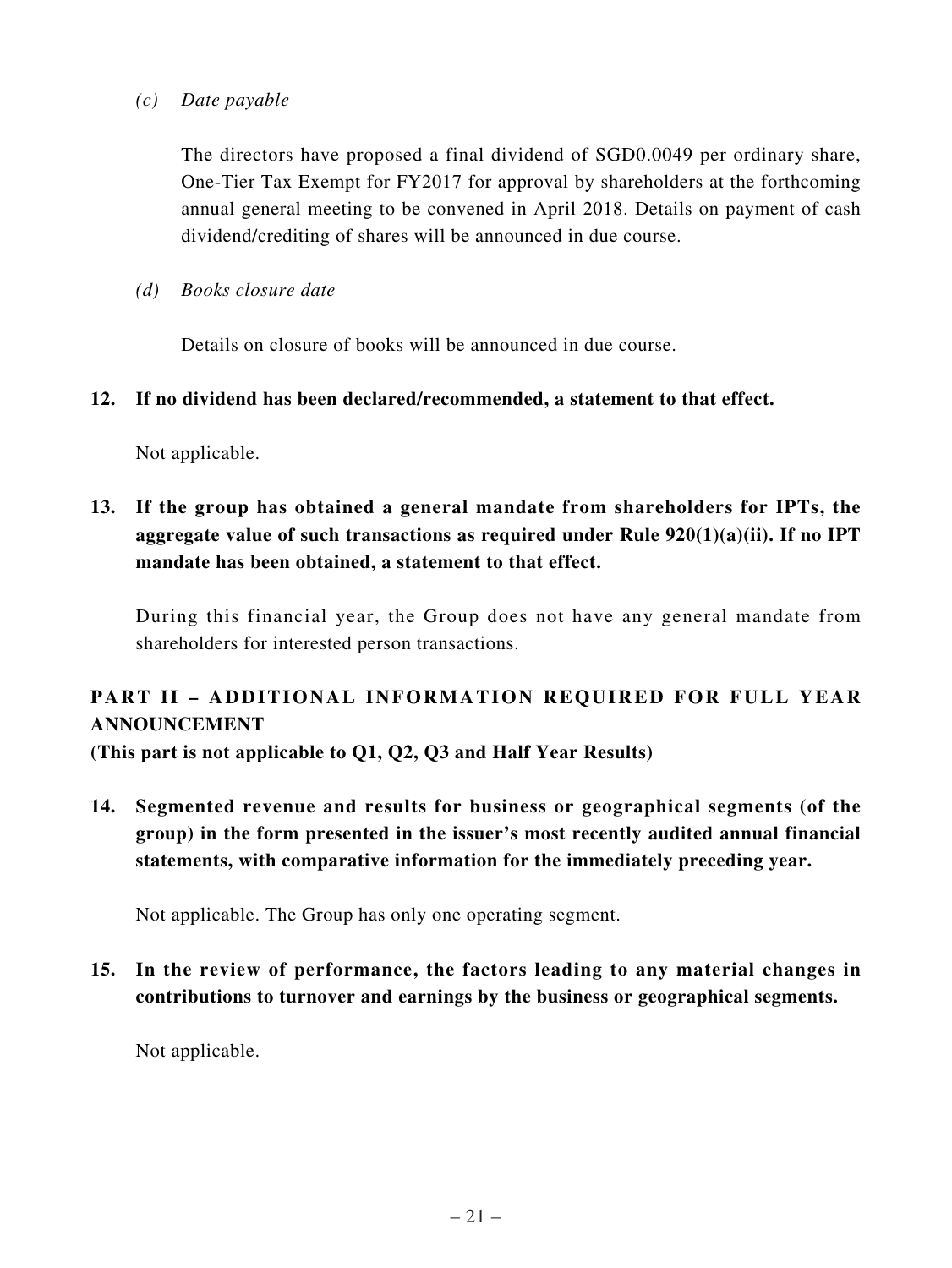#### **16. A breakdown of revenue**

|                                           |                |                | Increase/  |
|-------------------------------------------|----------------|----------------|------------|
|                                           | <b>FY2017</b>  | FY2016         | (decrease) |
|                                           | <b>HKD'000</b> | <b>HKD'000</b> | $\%$       |
| Revenue reported for the first half year  | 1,642,770      | 1,325,737      | 24%        |
| Profit for the first half year            | 288,639        | 187,522        | 54%        |
| Revenue reported for the second half year | 1,948,863      | 1,168,300      | 67%        |
| Profit for the second half year           | 292,154        | 185,093        | 58%        |

**17. A breakdown of the total annual dividend (in dollar value) for the issuers' latest full year and its previous full year.**

|          | <b>FY2017</b> | FY2016<br><b>HKD'000</b> HKD'000 |
|----------|---------------|----------------------------------|
| Ordinary | 77,003        | 53,611                           |

**18. Disclosure of person occupying a managerial position in the issuer or any of its principal subsidiaries who is a relative of a director or chief executive office or substantial shareholder of the issuer pursuant to Rule 704(13) in the format below. If there are no such persons, the issuer must make an appropriate negative statement:**

There is no person occupying a managerial position in the Company or its principal subsidiaries who is a relative of a director or chief executive officer or substantial shareholder of the Company for the financial years ended 31 December 2017 and 31 December 2016.

## **19. Status on the use of net proceeds raised from share placement and issue of MTN.**

Not applicable.

# **20. Confirmation that the issuer has undertakings from all its directors and executive officers under Rule 720(1).**

Pursuant to Rule 720(1) of the SGX Listing Manual, the Company has procured undertakings from all its directors and executive officers.